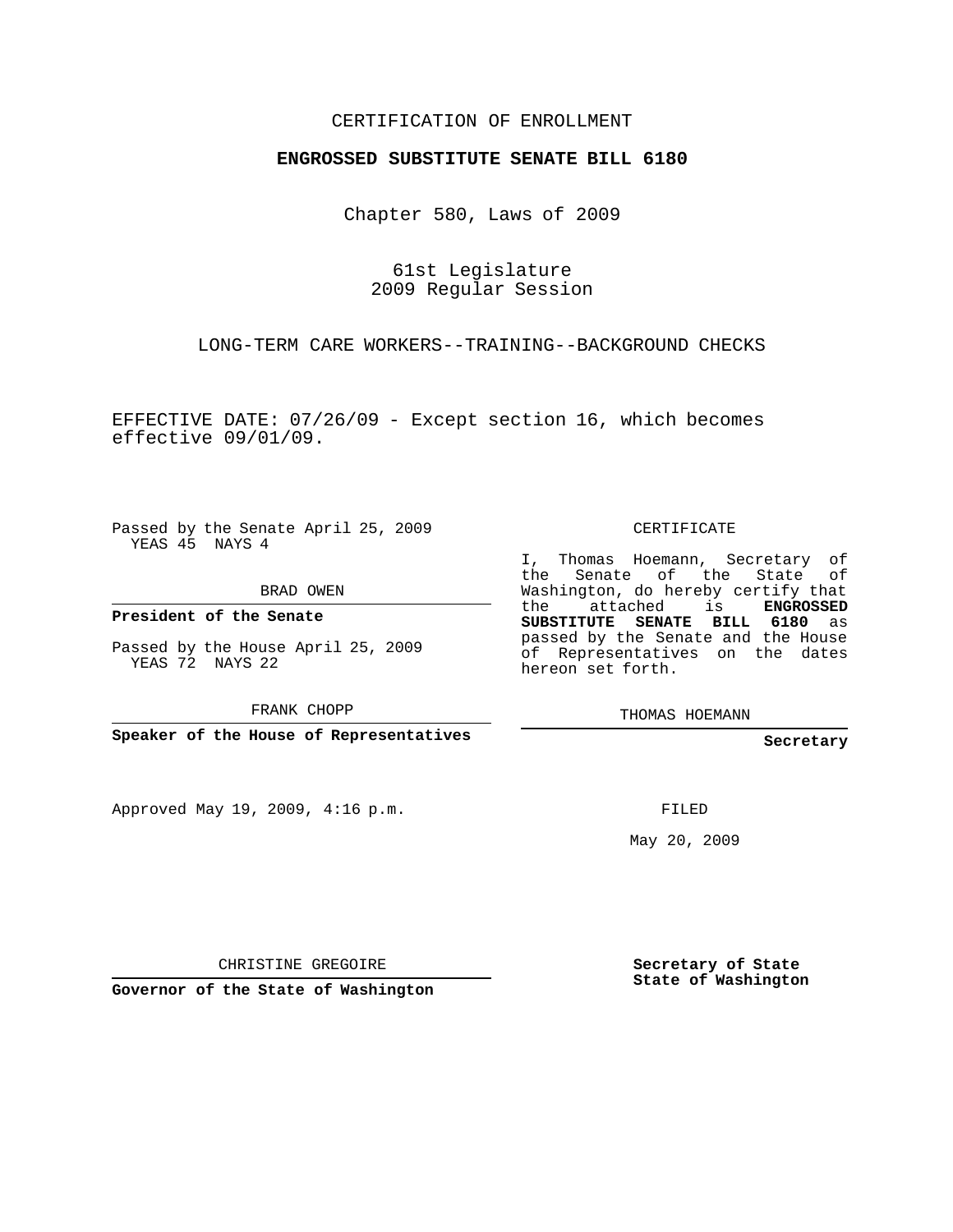## **ENGROSSED SUBSTITUTE SENATE BILL 6180** \_\_\_\_\_\_\_\_\_\_\_\_\_\_\_\_\_\_\_\_\_\_\_\_\_\_\_\_\_\_\_\_\_\_\_\_\_\_\_\_\_\_\_\_\_

\_\_\_\_\_\_\_\_\_\_\_\_\_\_\_\_\_\_\_\_\_\_\_\_\_\_\_\_\_\_\_\_\_\_\_\_\_\_\_\_\_\_\_\_\_

Passed Legislature - 2009 Regular Session

## **State of Washington 61st Legislature 2009 Regular Session**

**By** Senate Ways & Means (originally sponsored by Senators Keiser, Tom, and Prentice)

READ FIRST TIME 04/19/09.

 AN ACT Relating to the training and background checks of long-term care workers; amending RCW 74.39A.009, 74.39A.055, 18.20.125, 18.88B.030, 43.20A.710, 43.43.837, 74.39A.050, 74.39A.095, 74.39A.260, 74.39A.073, 74.39A.075, 74.39A.340, 74.39A.350, 74.39A.085, 18.88B.040, 18.88A.115, 18.88B.050, and 18.88B.020; and providing an effective date.

BE IT ENACTED BY THE LEGISLATURE OF THE STATE OF WASHINGTON:

 **Sec. 1.** RCW 74.39A.009 and 2009 c 2 s 2 (Initiative Measure No. 1029) are each amended to read as follows:

 Unless the context clearly requires otherwise, the definitions in this section apply throughout this chapter.

 (1) "Adult family home" means a home licensed under chapter 70.128 RCW.

 (2) "Adult residential care" means services provided by a boarding home that is licensed under chapter 18.20 RCW and that has a contract with the department under RCW 74.39A.020 to provide personal care services.

 (3) "Assisted living services" means services provided by a boarding home that has a contract with the department under RCW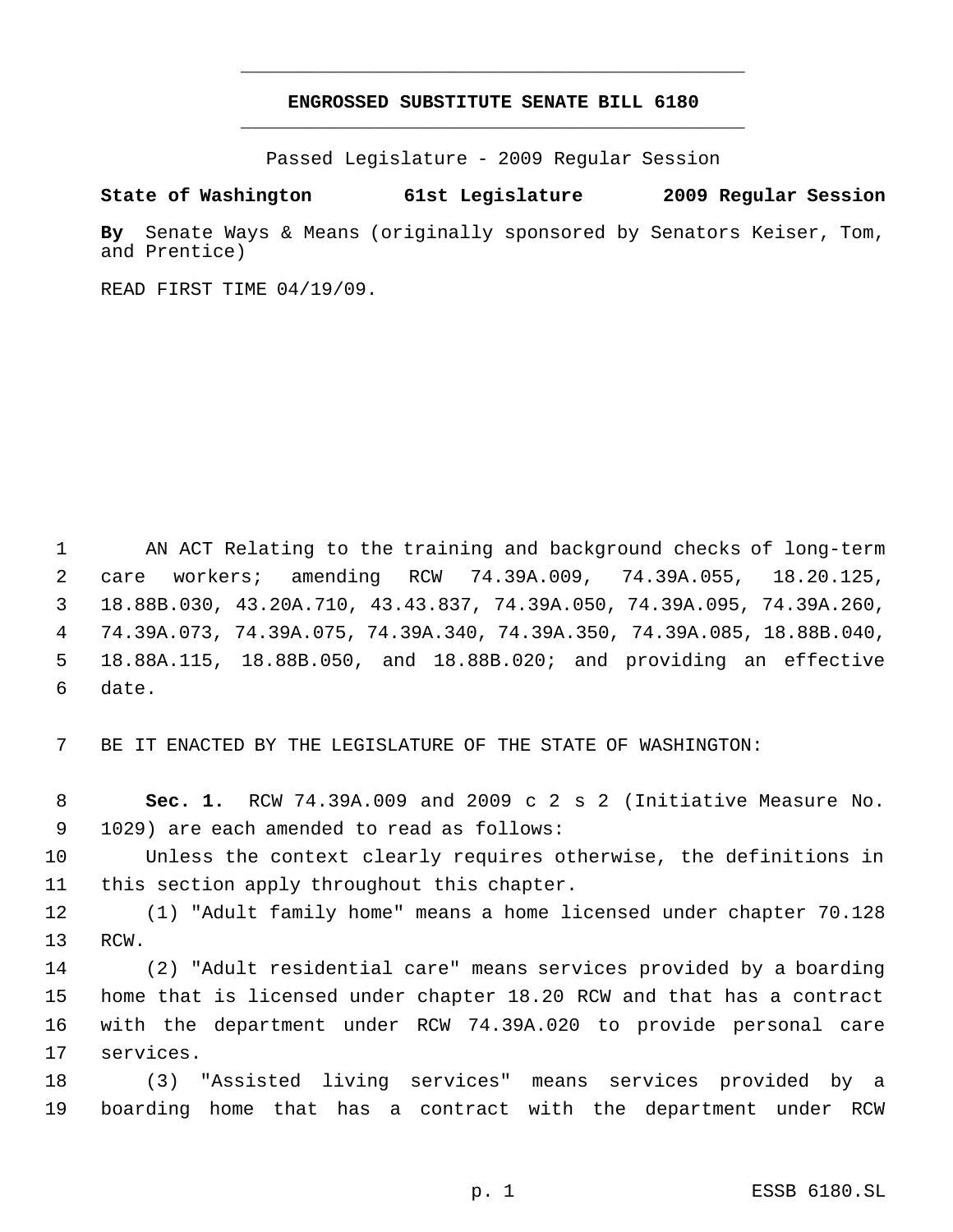74.39A.010 to provide personal care services, intermittent nursing services, and medication administration services, and the resident is housed in a private apartment-like unit.

 (4) "Boarding home" means a facility licensed under chapter 18.20 RCW.

 (5) "Core competencies" means basic training topics, including but not limited to, communication skills, worker self-care, problem solving, maintaining dignity, consumer directed care, cultural sensitivity, body mechanics, fall prevention, skin and body care, long- term care worker roles and boundaries, supporting activities of daily living, and food preparation and handling.

 (6) "Cost-effective care" means care provided in a setting of an individual's choice that is necessary to promote the most appropriate level of physical, mental, and psychosocial well-being consistent with client choice, in an environment that is appropriate to the care and safety needs of the individual, and such care cannot be provided at a lower cost in any other setting. But this in no way precludes an individual from choosing a different residential setting to achieve his or her desired quality of life.

 (7) "Department" means the department of social and health services.

 (8) "Developmental disability" has the same meaning as defined in RCW 71A.10.020.

 (9) "Direct care worker" means a paid caregiver who provides direct, hands-on personal care services to persons with disabilities or the elderly requiring long-term care.

 (10) "Enhanced adult residential care" means services provided by a boarding home that is licensed under chapter 18.20 RCW and that has a contract with the department under RCW 74.39A.010 to provide personal care services, intermittent nursing services, and medication administration services.

 (11) "Functionally disabled person" or "person who is functionally disabled" is synonymous with chronic functionally disabled and means a person who because of a recognized chronic physical or mental condition or disease, or developmental disability, including chemical dependency, is impaired to the extent of being dependent upon others for direct care, support, supervision, or monitoring to perform activities of daily living. "Activities of daily living", in this context, means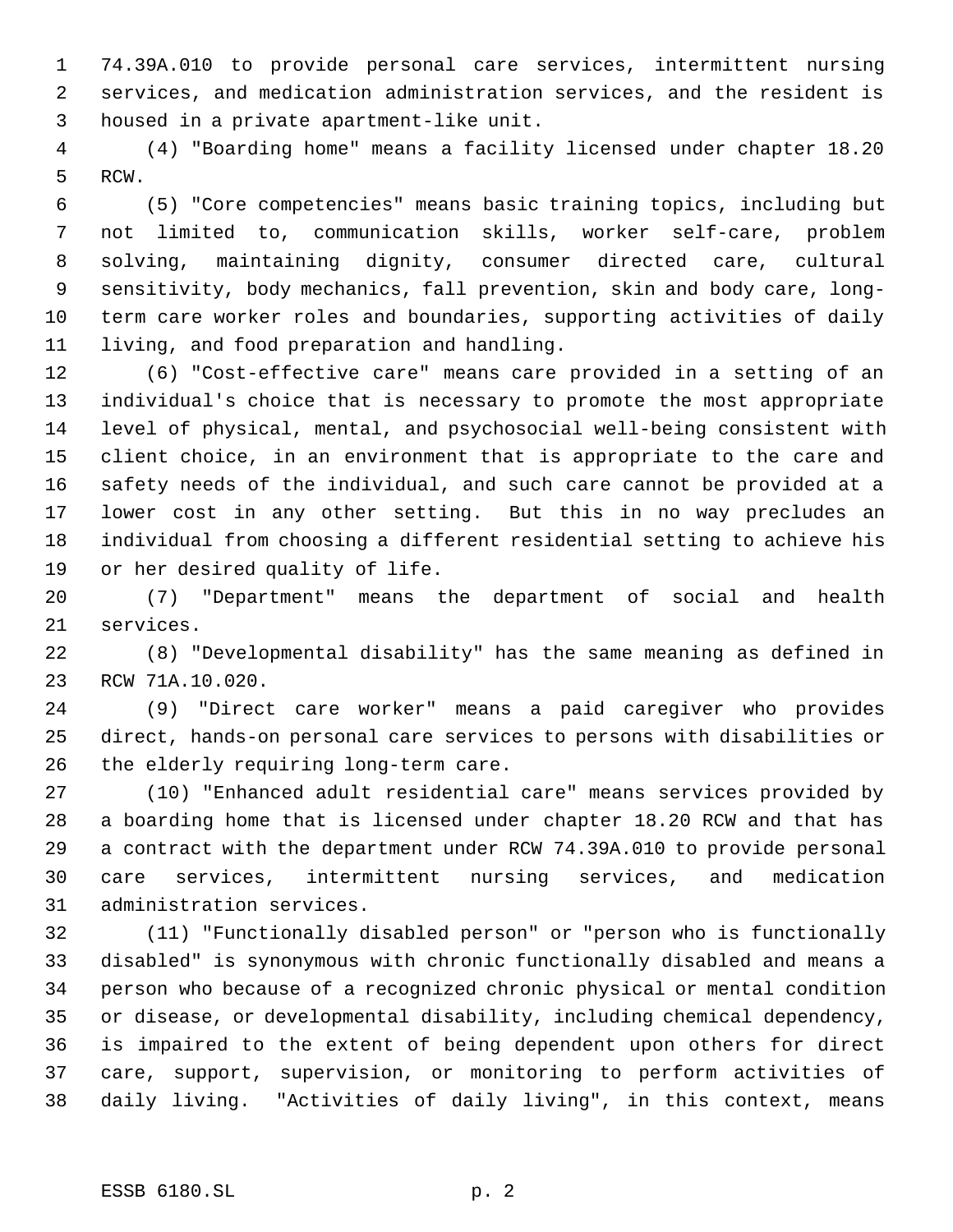self-care abilities related to personal care such as bathing, eating, using the toilet, dressing, and transfer. Instrumental activities of daily living may also be used to assess a person's functional abilities as they are related to the mental capacity to perform activities in the home and the community such as cooking, shopping, house cleaning, doing laundry, working, and managing personal finances.

 (12) "Home and community services" means adult family homes, in- home services, and other services administered or provided by contract by the department directly or through contract with area agencies on aging or similar services provided by facilities and agencies licensed by the department.

 (13) "Home care aide" means a long-term care worker who has obtained certification as a home care aide by the department of health. (14) "Individual provider" is defined according to RCW 74.39A.240.

 (15) "Long-term care" is synonymous with chronic care and means care and supports delivered indefinitely, intermittently, or over a sustained time to persons of any age disabled by chronic mental or physical illness, disease, chemical dependency, or a medical condition that is permanent, not reversible or curable, or is long-lasting and severely limits their mental or physical capacity for self-care. The use of this definition is not intended to expand the scope of services, care, or assistance by any individuals, groups, residential care settings, or professions unless otherwise expressed by law.

 (16)(a) "Long-term care workers for the elderly or persons with disabilities" or "long-term care workers" includes all persons who are long-term care workers for the elderly or persons with disabilities, including but not limited to individual providers of home care services, direct care employees of home care agencies, providers of home care services to persons with developmental disabilities under Title 71 RCW, all direct care workers in state-licensed boarding homes, assisted living facilities, and adult family homes, respite care providers, community residential service providers, and any other direct care worker providing home or community-based services to the elderly or persons with functional disabilities or developmental disabilities.

 (b) "Long-term care workers" do not include: (i) Persons employed 37 ((in)) by the following facilities or agencies: Nursing homes subject to chapter 18.51 RCW, hospitals or other acute care settings,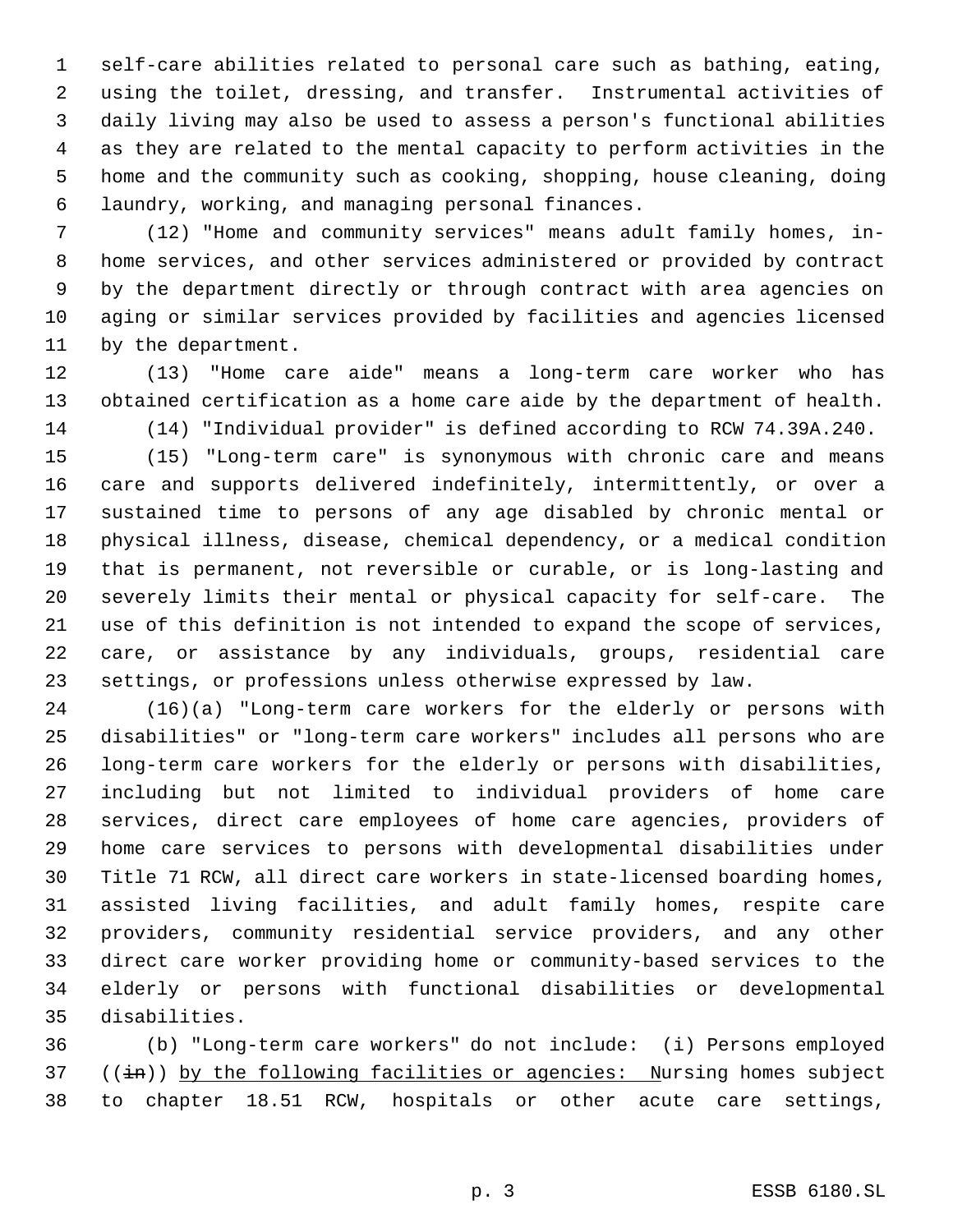1 residential habilitation centers under chapter 71A.20 RCW, facilities 2 certified under 42 CFR, Part 483, hospice agencies subject to chapter 70.127 RCW, adult day care centers, and adult day health care centers; or (ii) persons who are not paid by the state or by a private agency or facility licensed by the state to provide personal care services.

 (17) "Nursing home" means a facility licensed under chapter 18.51 RCW.

 (18) "Personal care services" means physical or verbal assistance with activities of daily living and instrumental activities of daily living provided because of a person's functional disability.

 (19) "Population specific competencies" means basic training topics unique to the care needs of the population the long-term care worker is serving, including but not limited to, mental health, dementia, developmental disabilities, young adults with physical disabilities, and older adults.

 (20) "Qualified instructor" means a registered nurse or other person with specific knowledge, training, and work experience in the provision of direct, hands-on personal care and other assistance services to the elderly or persons with disabilities requiring long-term care.

(21) "Secretary" means the secretary of social and health services.

 (22) "Secretary of health" means the secretary of health or the secretary's designee.

 (23) "Training partnership" means a joint partnership or trust that includes the office of the governor and the exclusive bargaining representative of individual providers under RCW 74.39A.270 with the capacity to provide training, peer mentoring, and workforce development, or other services to individual providers.

 (24) "Tribally licensed boarding home" means a boarding home licensed by a federally recognized Indian tribe which home provides services similar to boarding homes licensed under chapter 18.20 RCW.

 **Sec. 2.** RCW 74.39A.055 and 2009 c 2 s 3 (Initiative Measure No. 1029) are each amended to read as follows:

 (1) All long-term care workers for the elderly or persons with 35 disabilities hired after January 1,  $((2010)$  2012, shall be screened through state and federal background checks in a uniform and timely manner to ensure that they do not have a criminal history that would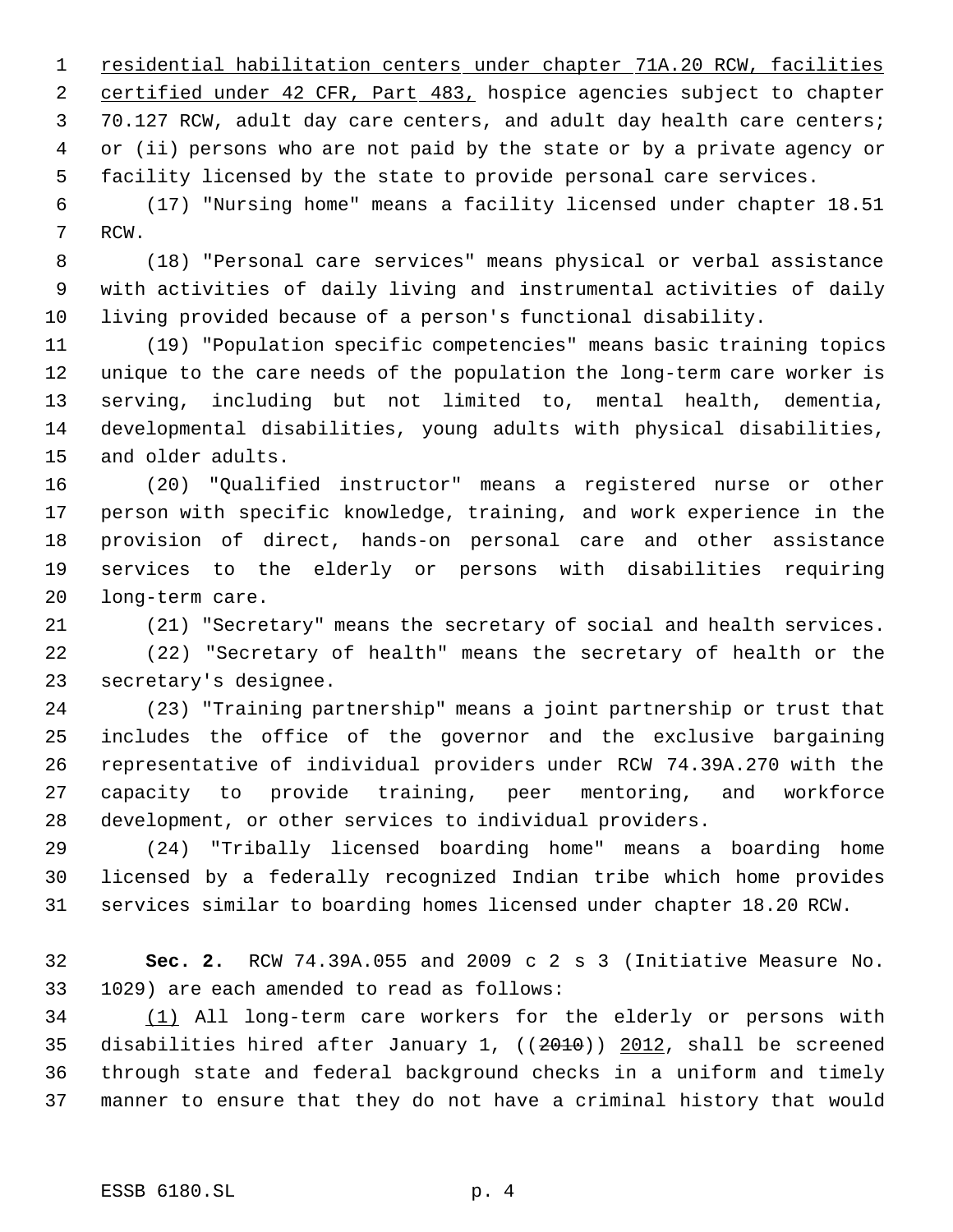disqualify them from working with vulnerable persons. These background checks shall include checking against the federal bureau of investigation fingerprint identification records system and against the 4 national sex offenders registry or their successor programs. The 5 department shall require these long-term care workers to submit fingerprints for the purpose of investigating conviction records through both the Washington state patrol and the federal bureau of investigation.

 (2) To allow the department of health to satisfy its certification 10 responsibilities under chapter 18.88B RCW, the department shall share 11 ((this information)) state and federal background check results with 12 the department of health. Neither department may share the federal 13 background check results with any other state agency or person.

 (3) The department shall not pass on the cost of these criminal background checks to the workers or their employers.

 $(4)$  The department shall adopt rules to implement the provisions of 17 this section by August 1, ((2009)) 2010.

 **Sec. 3.** RCW 18.20.125 and 2004 c 140 s 4 are each amended to read as follows:

 (1) Inspections must be outcome based and responsive to resident complaints and based on a clear set of health, quality of care, and safety standards that are easily understandable and have been made available to facilities, residents, and other interested parties. This includes that when conducting licensing inspections, the department shall interview an appropriate percentage of residents, family members, and advocates in addition to interviewing appropriate staff.

 (2) Prompt and specific enforcement remedies shall also be implemented without delay, consistent with RCW 18.20.190, for facilities found to have delivered care or failed to deliver care resulting in problems that are serious, recurring, or uncorrected, or that create a hazard that is causing or likely to cause death or serious harm to one or more residents. These enforcement remedies may also include, when appropriate, reasonable conditions on a license. In the selection of remedies, the safety, health, and well-being of residents shall be of paramount importance.

 (3)(a) To the extent funding is available, the licensee, administrator, and their staff should be screened through background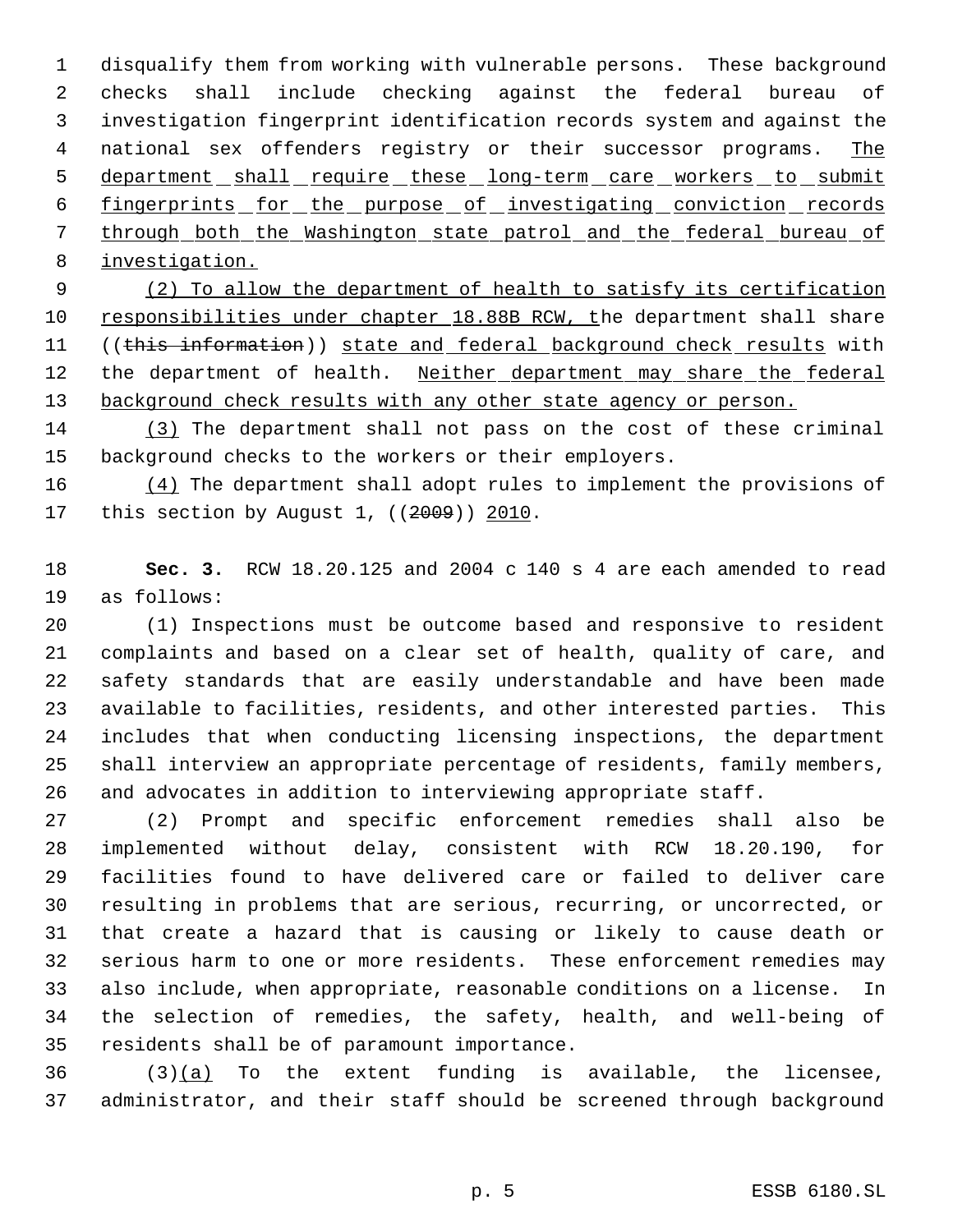checks in a uniform and timely manner to ensure that they do not have a criminal history that would disqualify them from working with vulnerable adults. Employees may be provisionally hired pending the results of the background check if they have been given three positive references.

 (b) Long-term care workers, as defined in RCW 74.39A.009, who are 7 hired after January 1, 2012, are subject to background checks under RCW 74.39A.055.

 (4) No licensee, administrator, or staff, or prospective licensee, administrator, or staff, with a stipulated finding of fact, conclusion of law, and agreed order, or finding of fact, conclusion of law, or final order issued by a disciplining authority, a court of law, or entered into the state registry finding him or her guilty of abuse, neglect, exploitation, or abandonment of a minor or a vulnerable adult as defined in chapter 74.34 RCW shall be employed in the care of and have unsupervised access to vulnerable adults.

 **Sec. 4.** RCW 18.88B.030 and 2009 c 2 s 6 (Initiative Measure No. 1029) are each amended to read as follows:

 (1) Effective January 1, ((2010)) 2011, except as provided in RCW 18.88B.040, the department of health shall require that all long-term care workers successfully complete a certification examination. Any long-term care worker failing to make the required grade for the examination will not be certified as a home care aide.

 (2) The department of health, in consultation with consumer and worker representatives, shall develop a home care aide certification examination to evaluate whether an applicant possesses the skills and knowledge necessary to practice competently. Unless excluded by RCW 18.88B.040 (1) and (2), only those who have completed the training requirements in RCW 74.39A.073 shall be eligible to sit for this examination.

 (3) The examination shall include both a skills demonstration and a written or oral knowledge test. The examination papers, all grading of the papers, and records related to the grading of skills demonstration shall be preserved for a period of not less than one year. The department of health shall establish rules governing the number of times and under what circumstances individuals who have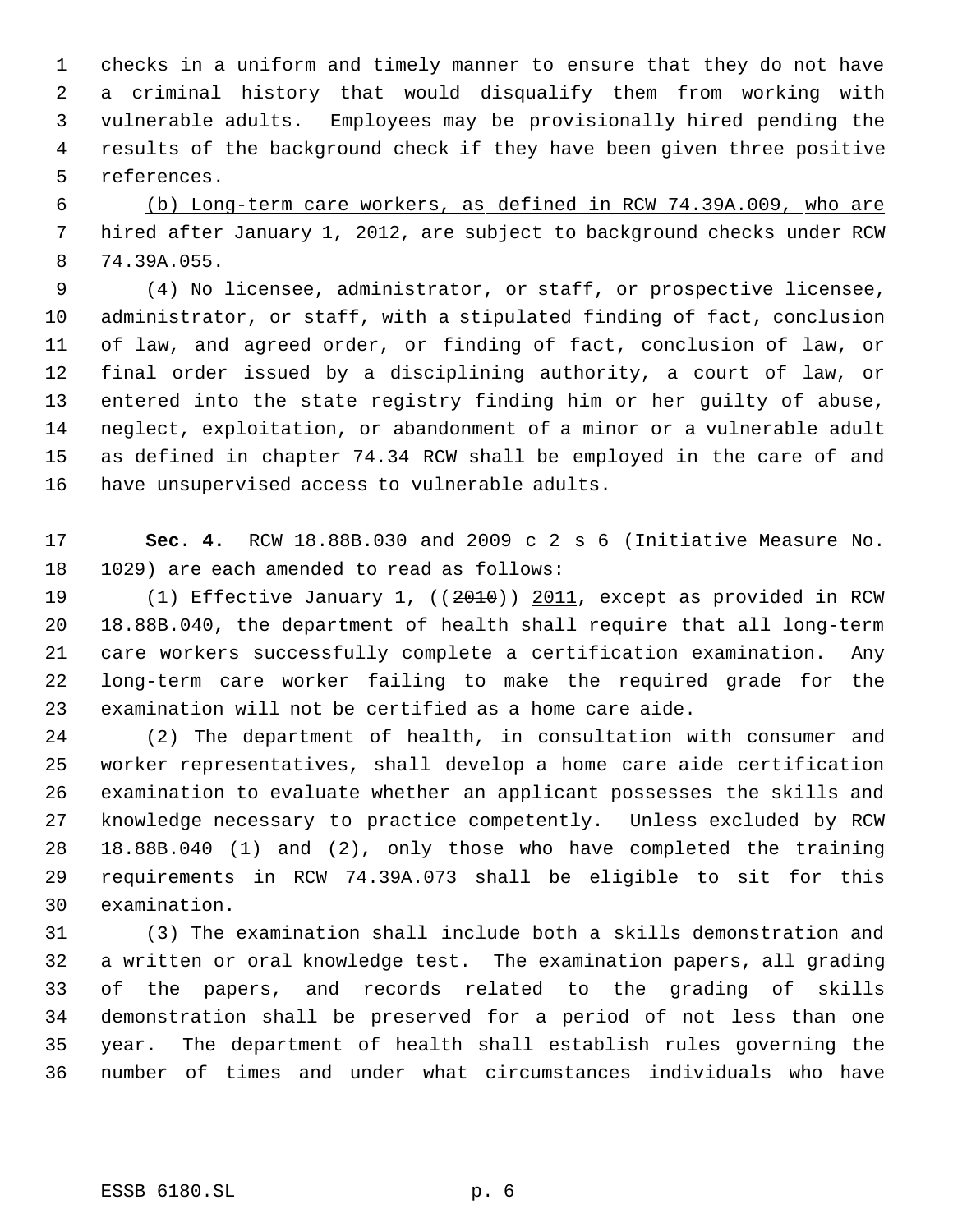failed the examination may sit for the examination, including whether any intermediate remedial steps should be required.

 (4) All examinations shall be conducted by fair and wholly impartial methods. The certification examination shall be administered and evaluated by the department of health or by a contractor to the department of health that is neither an employer of long-term care workers or private contractors providing training services under this chapter.

(5) The department of health has the authority to:

 (a) Establish forms, procedures, and examinations necessary to certify home care aides pursuant to this chapter;

 (b) Hire clerical, administrative, and investigative staff as needed to implement this section;

 (c) Issue certification as a home care aide to any applicant who has successfully completed the home care aide examination;

 (d) Maintain the official record of all applicants and persons with certificates;

 (e) Exercise disciplinary authority as authorized in chapter 18.130 RCW; and

 (f) Deny certification to applicants who do not meet training, competency examination, and conduct requirements for certification.

 (6) The department of health shall adopt rules by August 1, 23 ((2009)) 2010, that establish the procedures, including criteria for 24 reviewing an applicant's state and federal background checks, and examinations necessary to carry this section into effect.

 **Sec. 5.** RCW 43.20A.710 and 2001 c 296 s 5 are each amended to read as follows:

 (1) The secretary shall investigate the conviction records, pending charges and disciplinary board final decisions of:

 (a) Any current employee or applicant seeking or being considered for any position with the department who will or may have unsupervised access to children, vulnerable adults, or individuals with mental illness or developmental disabilities. This includes, but is not limited to, positions conducting comprehensive assessments, financial eligibility determinations, licensing and certification activities, investigations, surveys, or case management; or for state positions otherwise required by federal law to meet employment standards;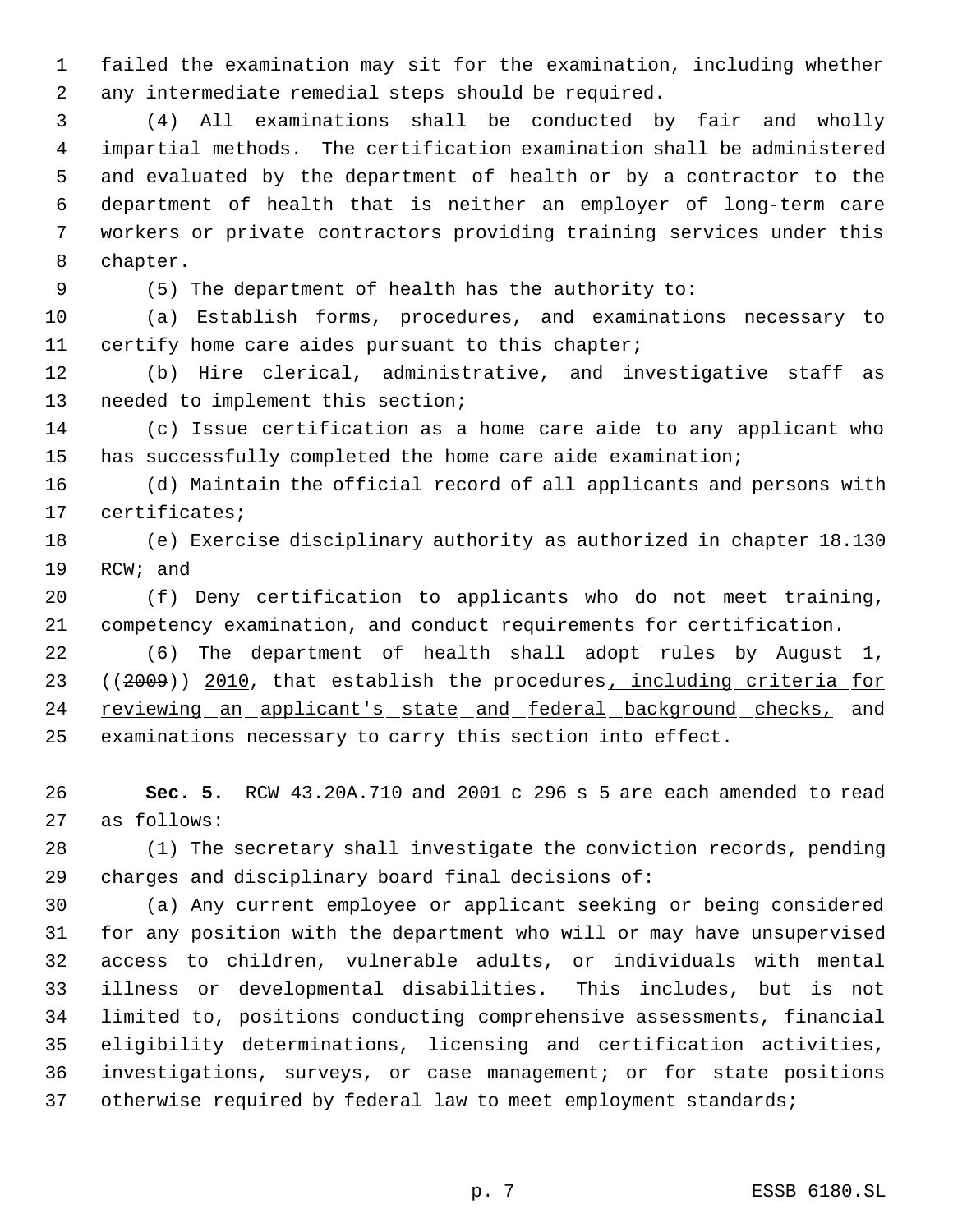(b) Individual providers who are paid by the state and providers who are paid by home care agencies to provide in-home services involving unsupervised access to persons with physical, mental, or developmental disabilities or mental illness, or to vulnerable adults as defined in chapter 74.34 RCW, including but not limited to services provided under chapter 74.39 or 74.39A RCW; and

 (c) Individuals or businesses or organizations for the care, supervision, case management, or treatment of children, ((developmentally disabled)) persons with developmental disabilities, or vulnerable adults, including but not limited to services contracted 11 for under chapter 18.20, ((<del>18.48,</del>)) 70.127, 70.128, 72.36, or 74.39A RCW or Title 71A RCW.

 (2) The investigation may include an examination of state and national criminal identification data. The secretary shall use the information solely for the purpose of determining the character, suitability, and competence of these applicants.

17 (3) Except as provided in subsection (4) of this section, an individual provider or home care agency provider who has resided in the state less than three years before applying for employment involving unsupervised access to a vulnerable adult as defined in chapter 74.34 RCW must be fingerprinted for the purpose of investigating conviction 22 records ((both)) through both the Washington state patrol and the federal bureau of investigation. This subsection applies only with respect to the provision of in-home services funded by medicaid personal care under RCW 74.09.520, community options program entry system waiver services under RCW 74.39A.030, or chore services under RCW 74.39A.110. However, this subsection does not supersede RCW 74.15.030(2)(b).

 (4) Long-term care workers, as defined in RCW 74.39A.009, who are hired after January 1, 2012, are subject to background checks under RCW 74.39A.055, except that the department may require a background check at any time under RCW 43.43.837. For the purposes of this subsection, "background check" includes, but is not limited to, a fingerprint check submitted for the purpose of investigating conviction records through 35 both the Washington state patrol and the federal bureau of investigation.

 (5) An individual provider or home care agency provider hired to provide in-home care for and having unsupervised access to a vulnerable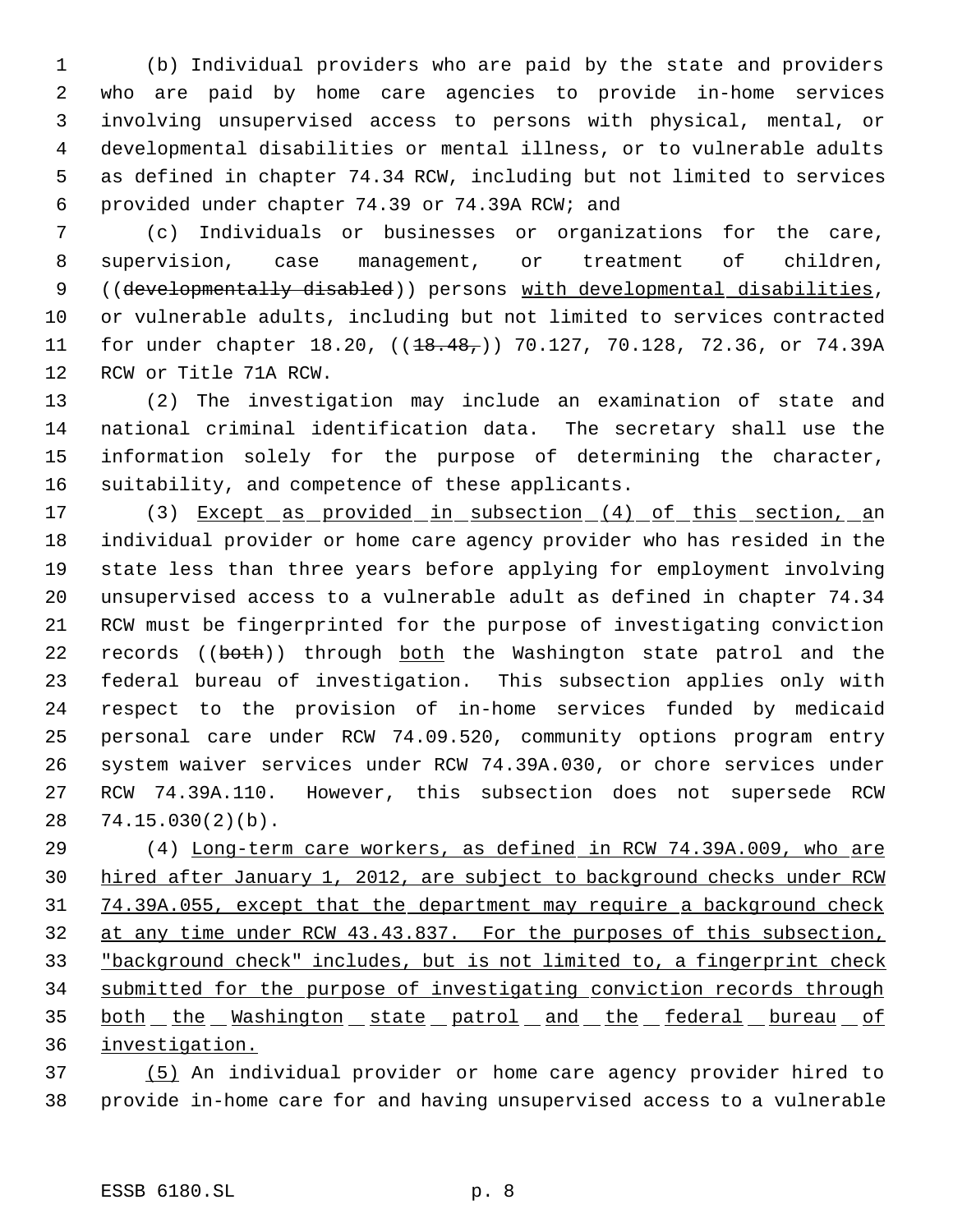adult as defined in chapter 74.34 RCW must have no conviction for a disqualifying crime under RCW 43.43.830 and 43.43.842. An individual or home care agency provider must also have no conviction for a crime relating to drugs as defined in RCW 43.43.830. This subsection applies only with respect to the provision of in-home services funded by medicaid personal care under RCW 74.09.520, community options program entry system waiver services under RCW 74.39A.030, or chore services under RCW 74.39A.110.

 $((+5))$   $(6)$  The secretary shall provide the results of the state 10 background check on long-term care workers, including individual providers, to the persons hiring them or to their legal guardians, if any, for their determination of the character, suitability, and competence of the applicants. If the person elects to hire or retain an individual provider after receiving notice from the department that the applicant has a conviction for an offense that would disqualify the applicant from having unsupervised access to persons with physical, mental, or developmental disabilities or mental illness, or to vulnerable adults as defined in chapter 74.34 RCW, then the secretary shall deny payment for any subsequent services rendered by the disqualified individual provider.

21  $((6))$  (7) Criminal justice agencies shall provide the secretary such information as they may have and that the secretary may require for such purpose.

 **Sec. 6.** RCW 43.43.837 and 2007 c 387 s 1 are each amended to read as follows:

 (1) Except as provided in subsection (2) of this section, in order to determine the character, competence, and suitability of any applicant or service provider to have unsupervised access, the 29 secretary may require a fingerprint-based background check through both the Washington state patrol and the federal bureau of investigation at any time, but shall require a fingerprint-based background check when the applicant or service provider has resided in the state less than three consecutive years before application, and:

 (a) Is an applicant or service provider providing services to children or people with developmental disabilities under RCW 74.15.030; (b) Is an individual residing in an applicant or service provider's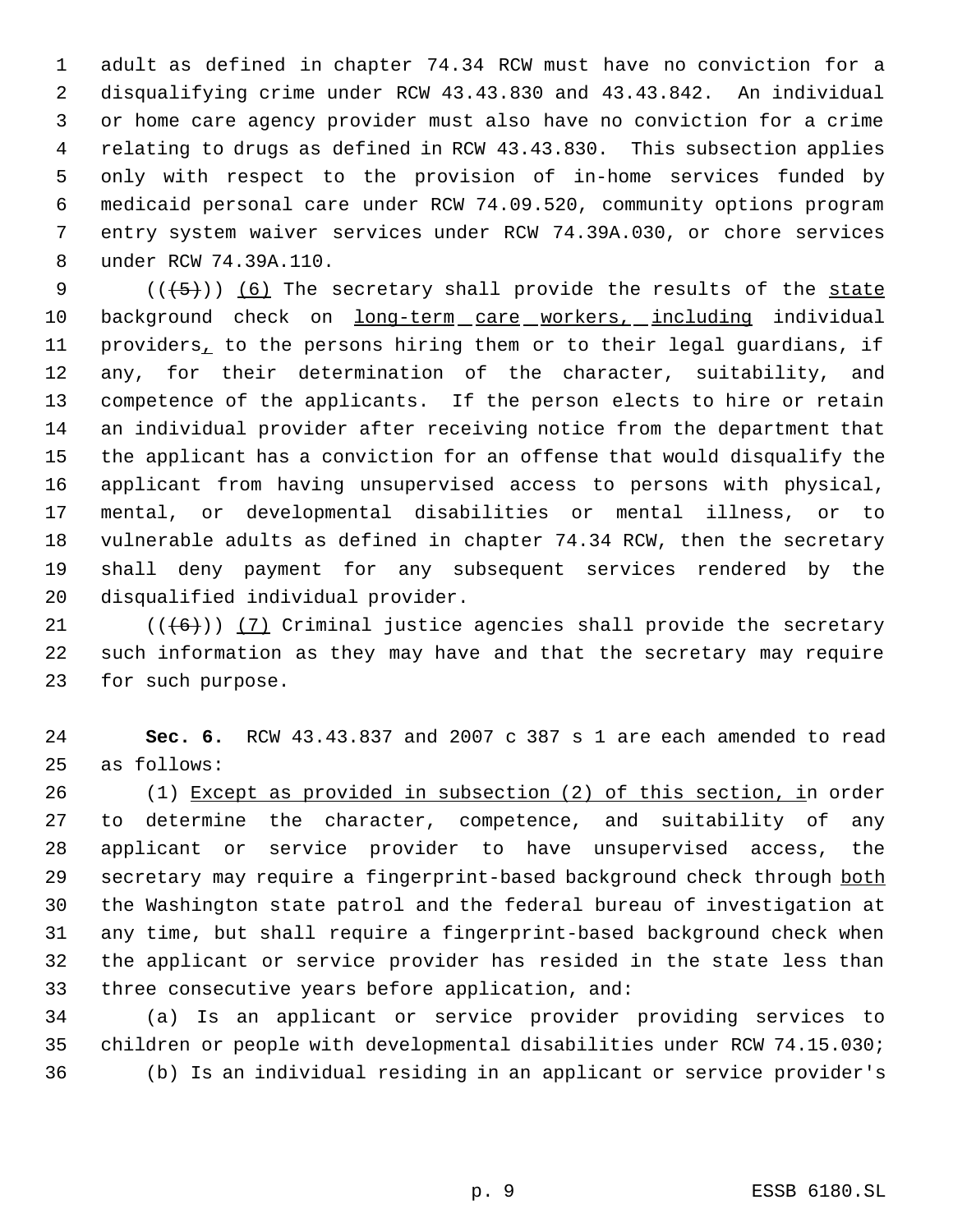home, facility, entity, agency, or business or who is authorized by the department to provide services to children or people with developmental disabilities under RCW 74.15.030; or

 (c) Is an applicant or service provider providing in-home services funded by:

(i) Medicaid personal care under RCW 74.09.520;

 (ii) Community options program entry system waiver services under RCW 74.39A.030;

(iii) Chore services under RCW 74.39A.110; or

 (iv) Other home and community long-term care programs, established pursuant to chapters 74.39 and 74.39A RCW, administered by the department.

13 (2) Long-term care workers, as defined in RCW 74.39A.009, who are hired after January 1, 2012, are subject to background checks under RCW 74.39A.055.

 (3) The secretary shall require a fingerprint-based background check through the Washington state patrol identification and criminal history section and the federal bureau of investigation when the department seeks to approve an applicant or service provider for a foster or adoptive placement of children in accordance with federal and state law.

 $((+3))$   $(4)$  Any secure facility operated by the department under chapter 71.09 RCW shall require applicants and service providers to undergo a fingerprint-based background check through the Washington state patrol identification and criminal history section and the federal bureau of investigation.

27 ( $(\langle 4 \rangle)$ ) (5) Service providers and service provider applicants who are required to complete a fingerprint-based background check may be hired for a one hundred twenty-day provisional period as allowed under law or program rules when:

(a) A fingerprint-based background check is pending; and

 (b) The applicant or service provider is not disqualified based on the immediate result of the background check.

34 ( $(\overline{\smash{.}(\mathfrak{h})})$  (6) Fees charged by the Washington state patrol and the federal bureau of investigation for fingerprint-based background checks shall be paid by the department for applicants or service providers providing: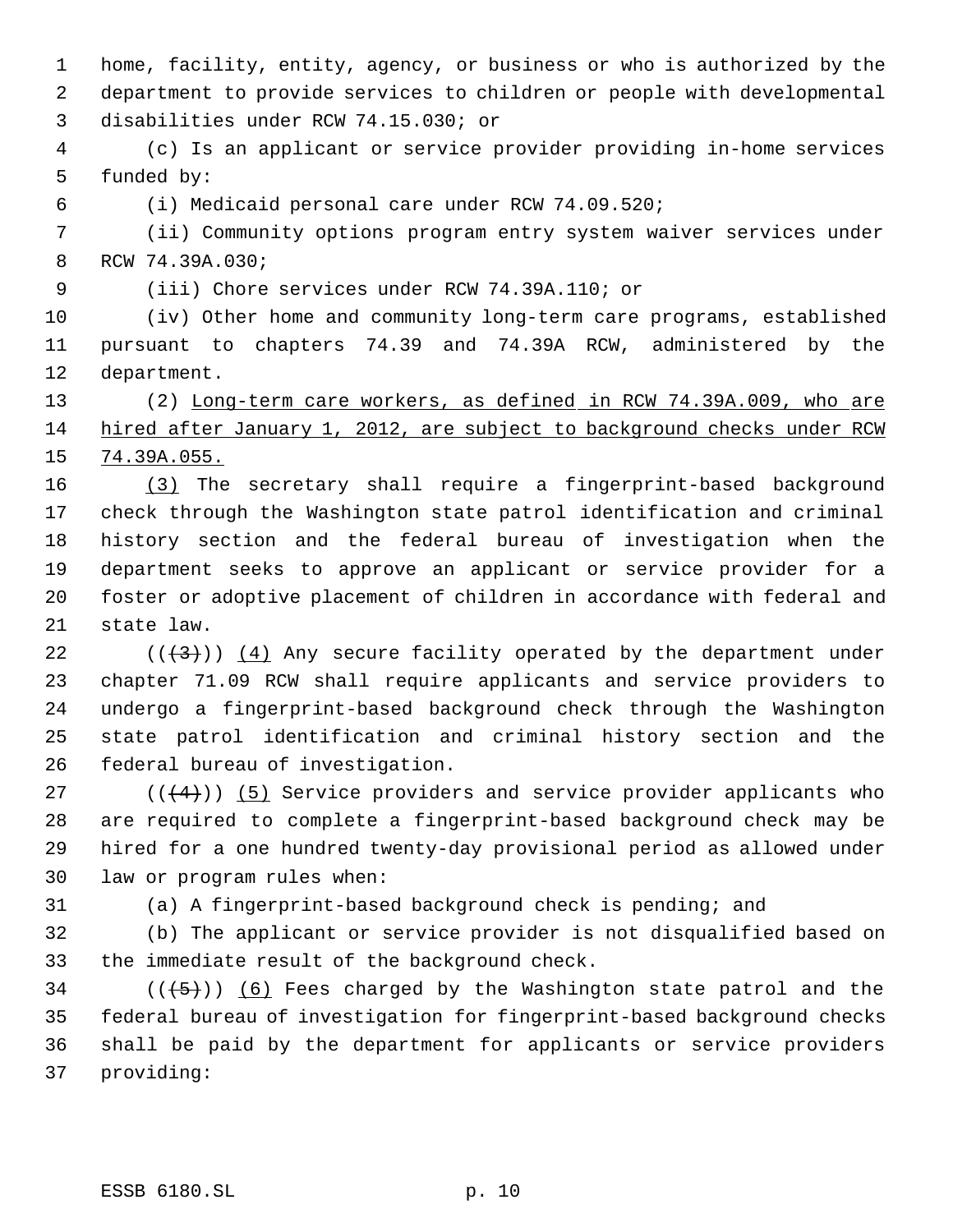(a) Services to people with a developmental disability under RCW 74.15.030;

 (b) In-home services funded by medicaid personal care under RCW 74.09.520;

 (c) Community options program entry system waiver services under RCW 74.39A.030;

(d) Chore services under RCW 74.39A.110;

 (e) Services under other home and community long-term care programs, established pursuant to chapters 74.39 and 74.39A RCW, 10 administered by the department;

 (f) Services in, or to residents of, a secure facility under RCW 71.09.115; and

(g) Foster care as required under RCW 74.15.030.

14  $((\lbrace 6 \rbrace) )$  (7) Service providers licensed under RCW 74.15.030 must pay fees charged by the Washington state patrol and the federal bureau of investigation for conducting fingerprint-based background checks.

 $((+7)^{n})$   $(8)$  Children's administration service providers licensed under RCW 74.15.030 may not pass on the cost of the background check fees to their applicants unless the individual is determined to be disqualified due to the background information.

 $((+8))$  (9) The department shall develop rules identifying the financial responsibility of service providers, applicants, and the department for paying the fees charged by law enforcement to roll, print, or scan fingerprints-based for the purpose of a Washington state patrol or federal bureau of investigation fingerprint-based background check.

27 ( $(\langle 49 \rangle)$ ) (10) For purposes of this section, unless the context plainly indicates otherwise:

 (a) "Applicant" means a current or prospective department or service provider employee, volunteer, student, intern, researcher, contractor, or any other individual who will or may have unsupervised access because of the nature of the work or services he or she provides. "Applicant" includes but is not limited to any individual who will or may have unsupervised access and is:

(i) Applying for a license or certification from the department;

 (ii) Seeking a contract with the department or a service provider; (iii) Applying for employment, promotion, reallocation, or transfer;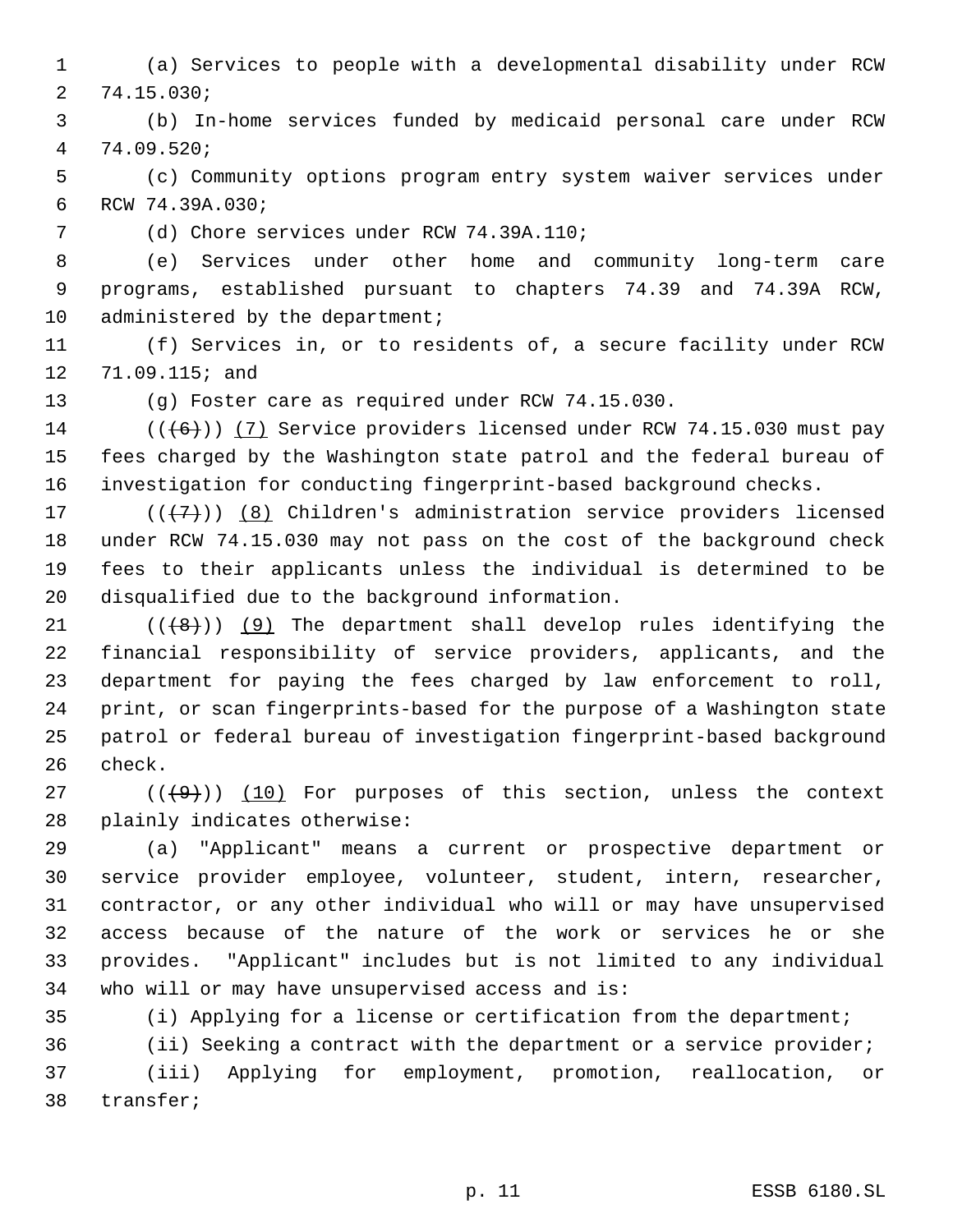(iv) An individual that a department client or guardian of a department client chooses to hire or engage to provide services to himself or herself or another vulnerable adult, juvenile, or child and who might be eligible to receive payment from the department for services rendered; or

 (v) A department applicant who will or may work in a department- covered position.

 (b) "Authorized" means the department grants an applicant, home, or facility permission to:

(i) Conduct licensing, certification, or contracting activities;

 (ii) Have unsupervised access to vulnerable adults, juveniles, and children;

(iii) Receive payments from a department program; or

(iv) Work or serve in a department-covered position.

 (c) "Department" means the department of social and health services.

 (d) "Secretary" means the secretary of the department of social and health services.

(e) "Secure facility" has the meaning provided in RCW 71.09.020.

 (f) "Service provider" means entities, facilities, agencies, businesses, or individuals who are licensed, certified, authorized, or regulated by, receive payment from, or have contracts or agreements with the department to provide services to vulnerable adults, juveniles, or children. "Service provider" includes individuals whom a department client or guardian of a department client may choose to hire or engage to provide services to himself or herself or another vulnerable adult, juvenile, or child and who might be eligible to receive payment from the department for services rendered. "Service provider" does not include those certified under chapter 70.96A RCW.

 **Sec. 7.** RCW 74.39A.050 and 2009 c 2 s 14 (Initiative Measure No. 1029) are each amended to read as follows:

 The department's system of quality improvement for long-term care services shall use the following principles, consistent with applicable federal laws and regulations:

 (1) The system shall be client-centered and promote privacy, independence, dignity, choice, and a home or home-like environment for consumers consistent with chapter 392, Laws of 1997.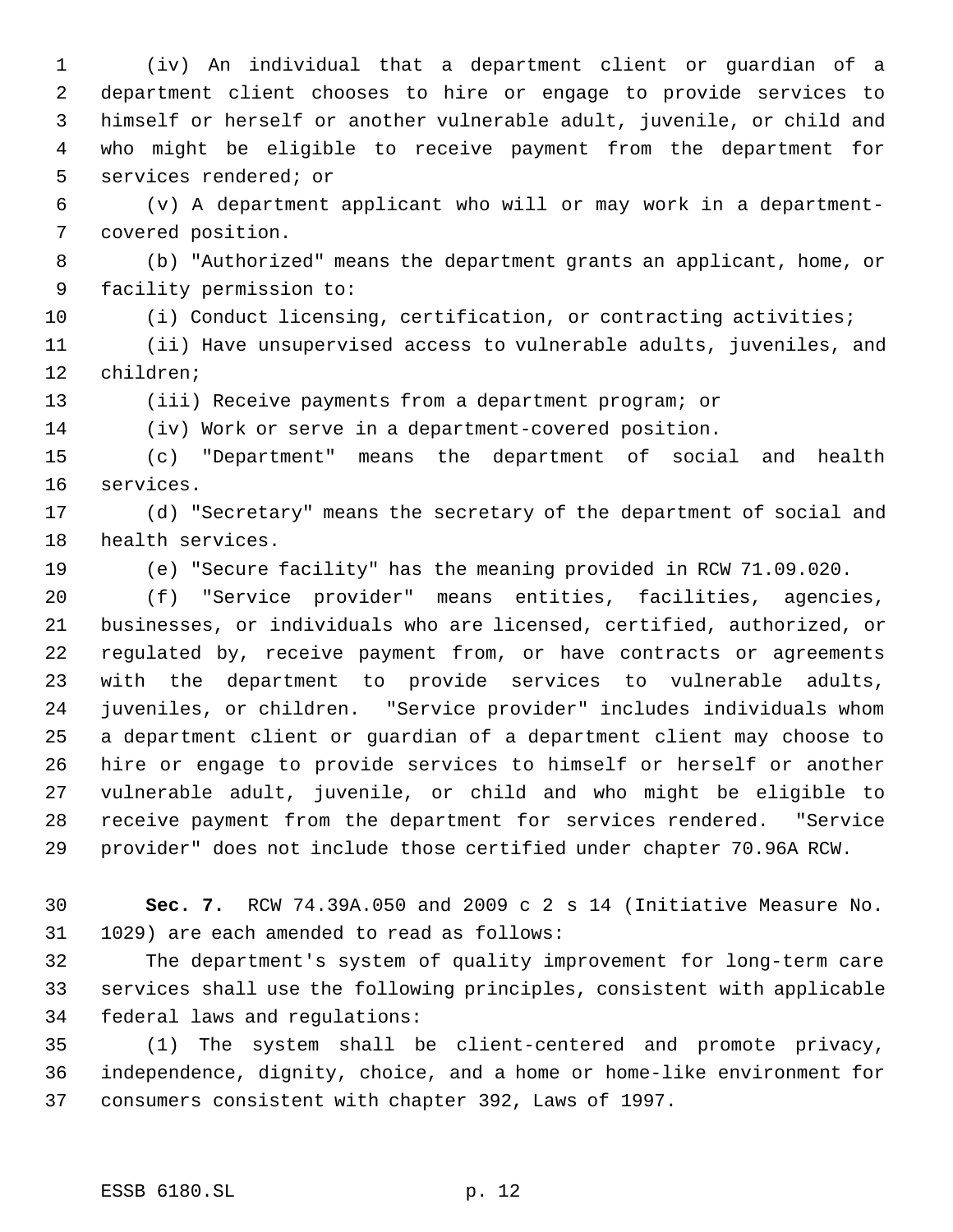(2) The goal of the system is continuous quality improvement with the focus on consumer satisfaction and outcomes for consumers. This includes that when conducting licensing or contract inspections, the department shall interview an appropriate percentage of residents, family members, resident case managers, and advocates in addition to interviewing providers and staff.

 (3) Providers should be supported in their efforts to improve quality and address identified problems initially through training, consultation, technical assistance, and case management.

 (4) The emphasis should be on problem prevention both in monitoring and in screening potential providers of service.

 (5) Monitoring should be outcome based and responsive to consumer complaints and based on a clear set of health, quality of care, and safety standards that are easily understandable and have been made available to providers, residents, and other interested parties.

 (6) Prompt and specific enforcement remedies shall also be implemented without delay, pursuant to RCW 74.39A.080, RCW 70.128.160, chapter 18.51 RCW, or chapter 74.42 RCW, for providers found to have delivered care or failed to deliver care resulting in problems that are serious, recurring, or uncorrected, or that create a hazard that is causing or likely to cause death or serious harm to one or more residents. These enforcement remedies may also include, when appropriate, reasonable conditions on a contract or license. In the selection of remedies, the safety, health, and well-being of residents shall be of paramount importance.

 (7) All long-term care workers shall be screened through background checks in a uniform and timely manner to ensure that they do not have a criminal history that would disqualify them from working with 29 vulnerable persons. Long-term care workers who are hired after January 1, 2012, are subject to background checks under RCW 74.39A.055. This 31 information will be shared with the department of health in accordance 32 with RCW 74.39A.055 to advance the purposes of chapter 2, Laws of 2009.

33 (8) No provider<sub>1</sub> or its staff, or long-term care worker, or prospective provider or long-term care worker, with a stipulated finding of fact, conclusion of law, an agreed order, or finding of fact, conclusion of law, or final order issued by a disciplining authority, a court of law, or entered into a state registry finding him or her guilty of abuse, neglect, exploitation, or abandonment of a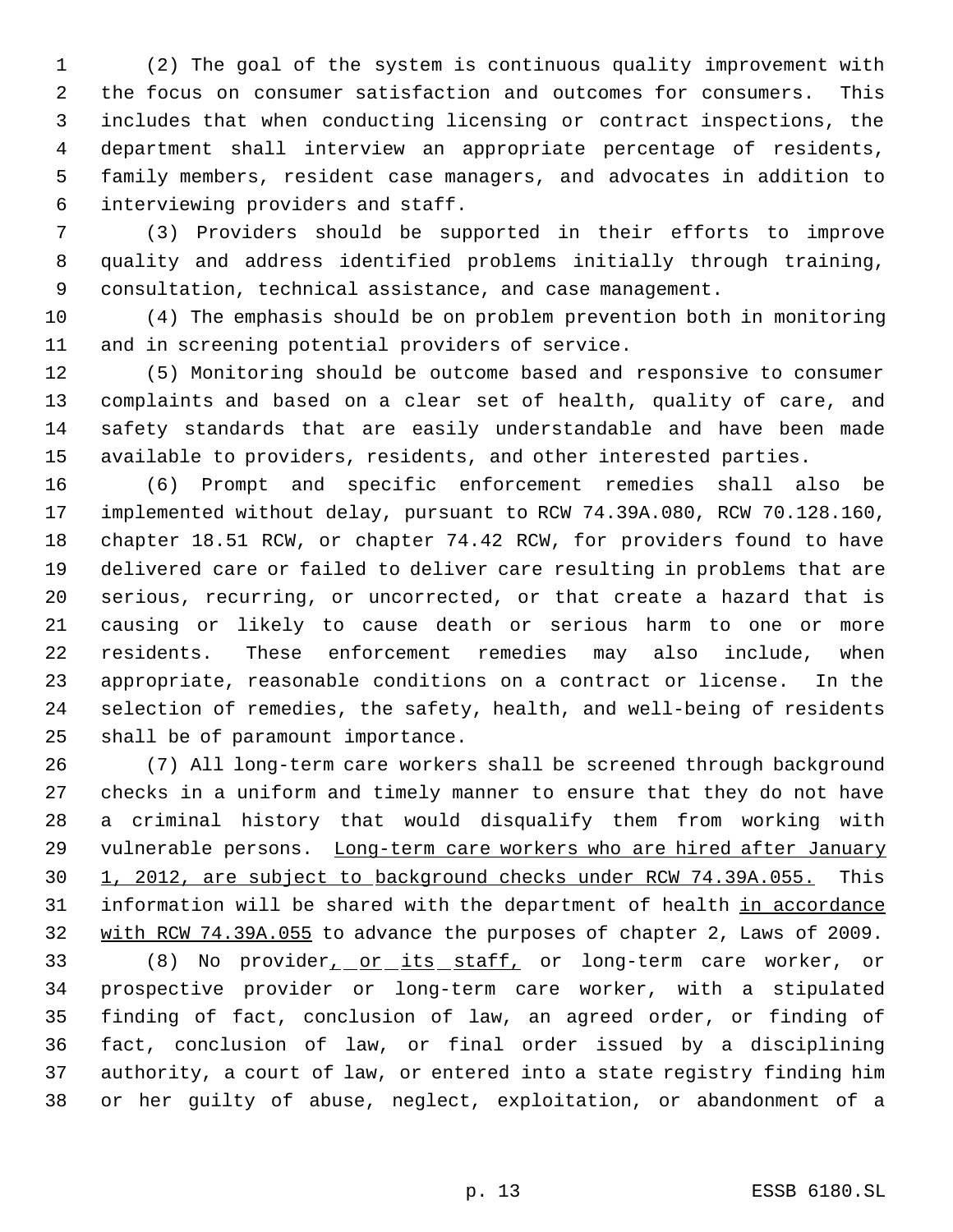minor or a vulnerable adult as defined in chapter 74.34 RCW shall be employed in the care of and have unsupervised access to vulnerable adults.

 (9) The department shall establish, by rule, a state registry which contains identifying information about long-term care workers identified under this chapter who have substantiated findings of abuse, neglect, financial exploitation, or abandonment of a vulnerable adult as defined in RCW 74.34.020. The rule must include disclosure, disposition of findings, notification, findings of fact, appeal rights, and fair hearing requirements. The department shall disclose, upon request, substantiated findings of abuse, neglect, financial exploitation, or abandonment to any person so requesting this information. This information will also be shared with the department of health to advance the purposes of chapter 2, Laws of 2009.

 (10) Until December 31, ((2009)) 2010, individual providers and home care agency providers must satisfactorily complete department- approved orientation, basic training, and continuing education within the time period specified by the department in rule. The department shall adopt rules by March 1, 2002, for the implementation of this section. The department shall deny payment to an individual provider or a home care provider who does not complete the training requirements within the time limit specified by the department by rule.

 (11) Until December 31, ((2009)) 2010, in an effort to improve access to training and education and reduce costs, especially for rural communities, the coordinated system of long-term care training and education must include the use of innovative types of learning strategies such as internet resources, videotapes, and distance learning using satellite technology coordinated through community colleges or other entities, as defined by the department.

 (12) The department shall create an approval system by March 1, 2002, for those seeking to conduct department-approved training.

 (13) The department shall establish, by rule, background checks and other quality assurance requirements for long-term care workers who provide in-home services funded by medicaid personal care as described in RCW 74.09.520, community options program entry system waiver services as described in RCW 74.39A.030, or chore services as described in RCW 74.39A.110 that are equivalent to requirements for individual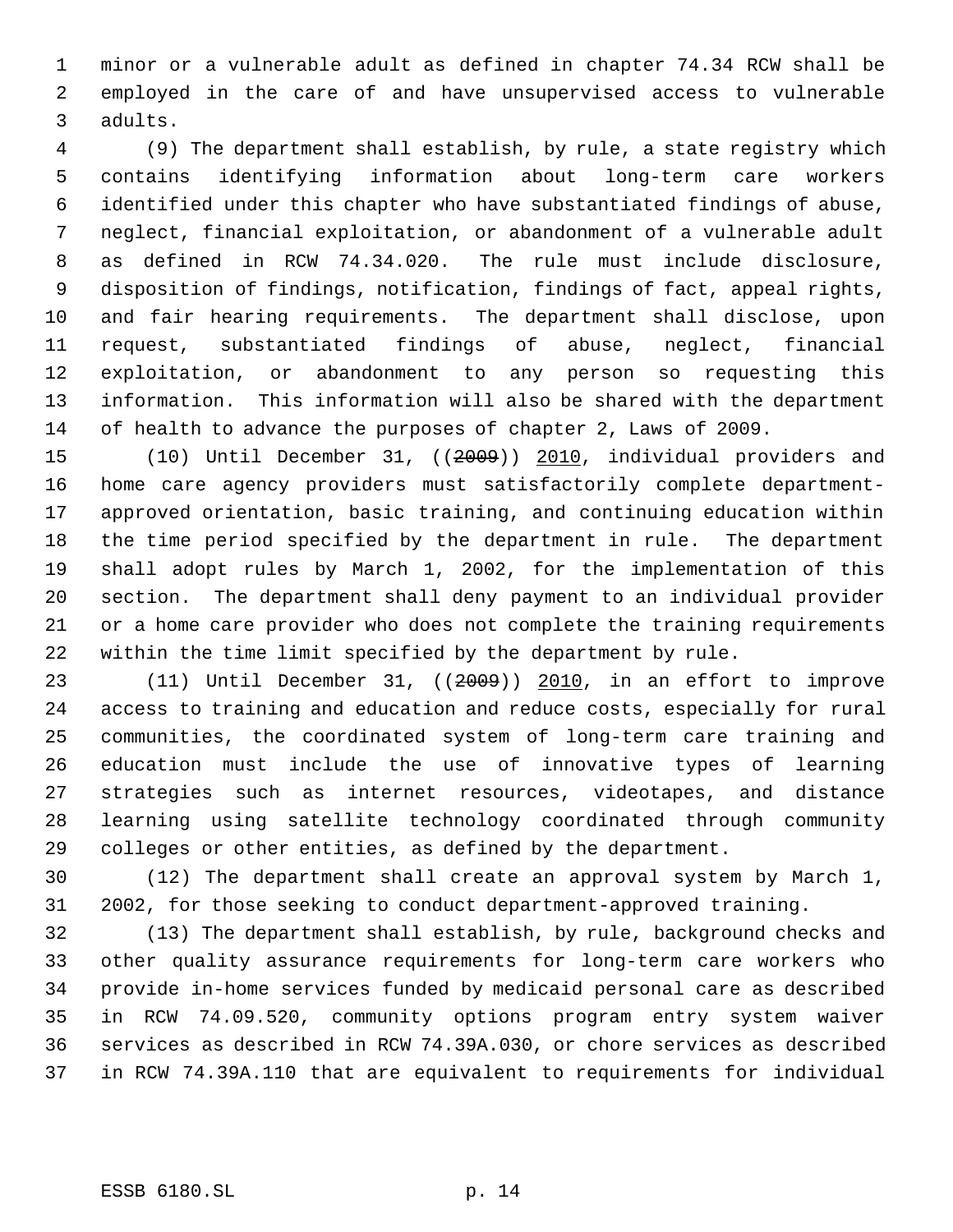providers. Long-term care workers who are hired after January 1, 2012, 2 are subject to background checks under RCW 74.39A.055.

 (14) Under existing funds the department shall establish internally a quality improvement standards committee to monitor the development of standards and to suggest modifications.

(15) Within existing funds, the department shall design, develop,

 and implement a long-term care training program that is flexible, relevant, and qualifies towards the requirements for a nursing assistant certificate as established under chapter 18.88A RCW. This subsection does not require completion of the nursing assistant certificate training program by providers or their staff. The long- term care teaching curriculum must consist of a fundamental module, or modules, and a range of other available relevant training modules that provide the caregiver with appropriate options that assist in meeting the resident's care needs. Some of the training modules may include, but are not limited to, specific training on the special care needs of persons with developmental disabilities, dementia, mental illness, and the care needs of the elderly. No less than one training module must be dedicated to workplace violence prevention. The nursing care quality assurance commission shall work together with the department to develop the curriculum modules. The nursing care quality assurance commission shall direct the nursing assistant training programs to accept some or all of the skills and competencies from the curriculum modules towards meeting the requirements for a nursing assistant certificate as defined in chapter 18.88A RCW. A process may be developed to test persons completing modules from a caregiver's class to verify that they have the transferable skills and competencies for entry into a nursing assistant training program. The department may review whether facilities can develop their own related long-term care training programs. The department may develop a review process for determining what previous experience and training may be used to waive some or all of the mandatory training. The department of social and health services and the nursing care quality assurance commission shall work together to develop an implementation plan by December 12, 1998.

 **Sec. 8.** RCW 74.39A.095 and 2004 c 141 s 1 are each amended to read as follows:

(1) In carrying out case management responsibilities established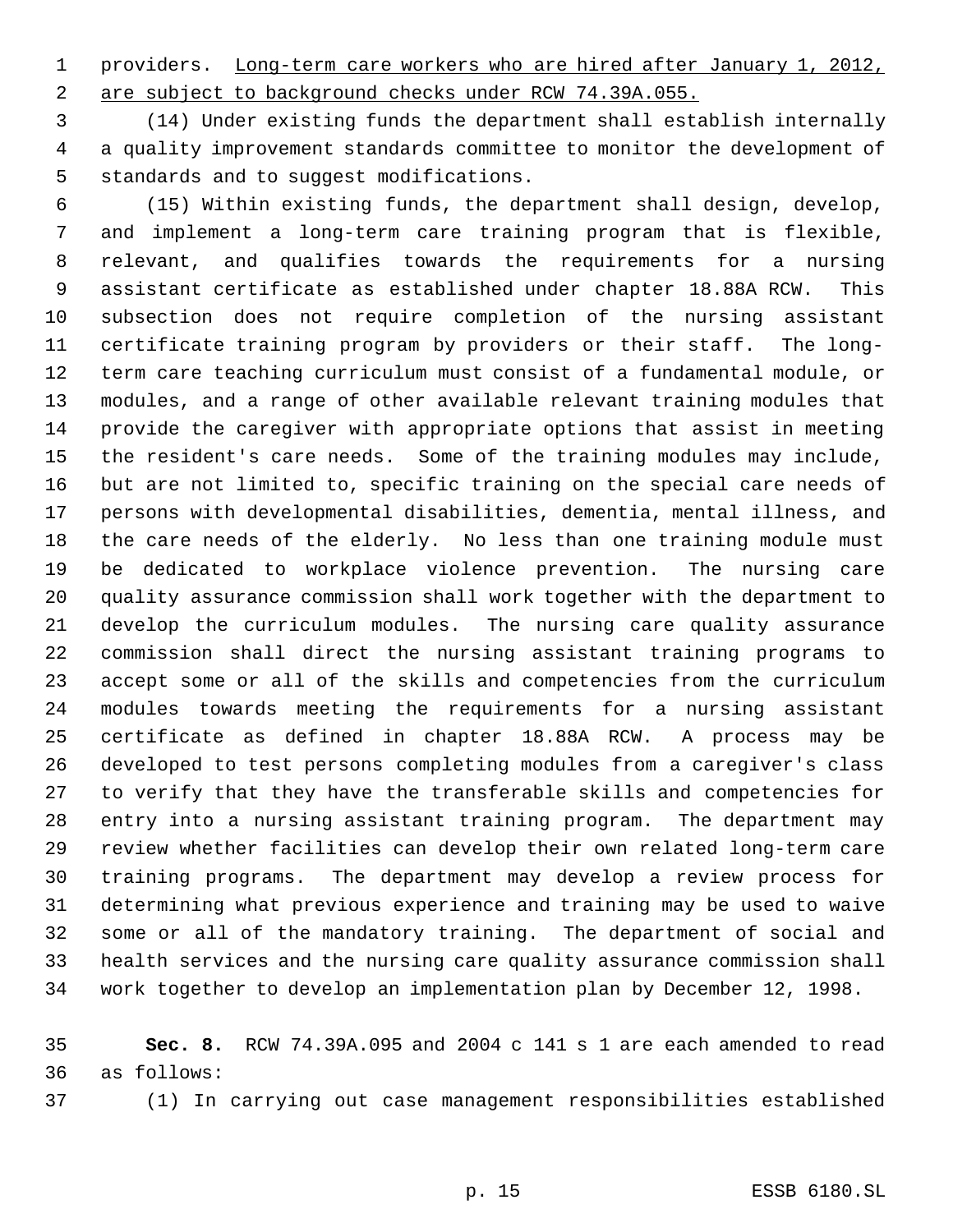under RCW 74.39A.090 for consumers who are receiving services under the medicaid personal care, community options programs entry system or chore services program through an individual provider, each area agency on aging shall provide oversight of the care being provided to consumers receiving services under this section to the extent of available funding. Case management responsibilities incorporate this oversight, and include, but are not limited to:

 (a) Verification that any individual provider who has not been 9 referred to a consumer by the authority ((established under chapter 3, 10 Laws of 2002)) has met any training requirements established by the department;

(b) Verification of a sample of worker time sheets;

 (c) Monitoring the consumer's plan of care to verify that it adequately meets the needs of the consumer, through activities such as home visits, telephone contacts, and responses to information received by the area agency on aging indicating that a consumer may be experiencing problems relating to his or her home care;

18 (d) ((Reassessment - and - reauthorization - of)) Reassessing and reauthorizing services;

 (e) Monitoring of individual provider performance. If, in the course of its case management activities, the area agency on aging identifies concerns regarding the care being provided by an individual provider who was referred by the authority, the area agency on aging must notify the authority regarding its concerns; and

 (f) Conducting criminal background checks or verifying that criminal background checks have been conducted for any individual provider who has not been referred to a consumer by the authority. Individual providers who are hired after January 1, 2012, are subject to background checks under RCW 74.39A.055.

 (2) The area agency on aging case manager shall work with each consumer to develop a plan of care under this section that identifies and ensures coordination of health and long-term care services that meet the consumer's needs. In developing the plan, they shall utilize, and modify as needed, any comprehensive community service plan developed by the department as provided in RCW 74.39A.040. The plan of care shall include, at a minimum:

(a) The name and telephone number of the consumer's area agency on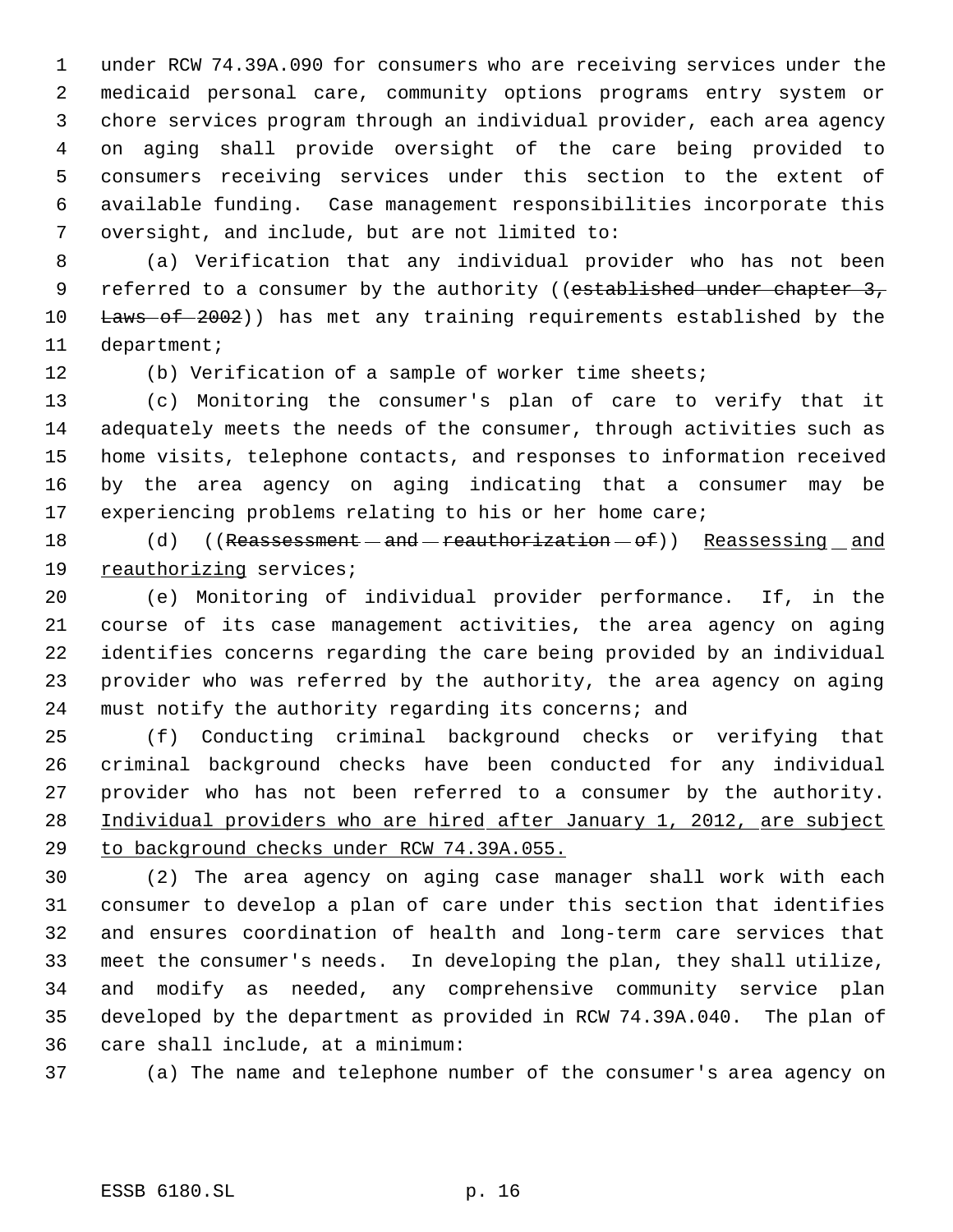aging case manager, and a statement as to how the case manager can be contacted about any concerns related to the consumer's well-being or the adequacy of care provided;

 (b) The name and telephone numbers of the consumer's primary health care provider, and other health or long-term care providers with whom the consumer has frequent contacts;

 (c) A clear description of the roles and responsibilities of the area agency on aging case manager and the consumer receiving services under this section;

 (d) The duties and tasks to be performed by the area agency on aging case manager and the consumer receiving services under this section;

 (e) The type of in-home services authorized, and the number of hours of services to be provided;

(f) The terms of compensation of the individual provider;

 (g) A statement by the individual provider that he or she has the ability and willingness to carry out his or her responsibilities 18 relative to the plan of care; and

 (h)(i) Except as provided in (h)(ii) of this subsection, a clear statement indicating that a consumer receiving services under this section has the right to waive any of the case management services offered by the area agency on aging under this section, and a clear indication of whether the consumer has, in fact, waived any of these services.

 (ii) The consumer's right to waive case management services does not include the right to waive reassessment or reauthorization of services, or verification that services are being provided in accordance with the plan of care.

 (3) Each area agency on aging shall retain a record of each waiver of services included in a plan of care under this section.

 (4) Each consumer has the right to direct and participate in the development of their plan of care to the maximum practicable extent of their abilities and desires, and to be provided with the time and support necessary to facilitate that participation.

 (5) A copy of the plan of care must be distributed to the consumer's primary care provider, individual provider, and other relevant providers with whom the consumer has frequent contact, as authorized by the consumer.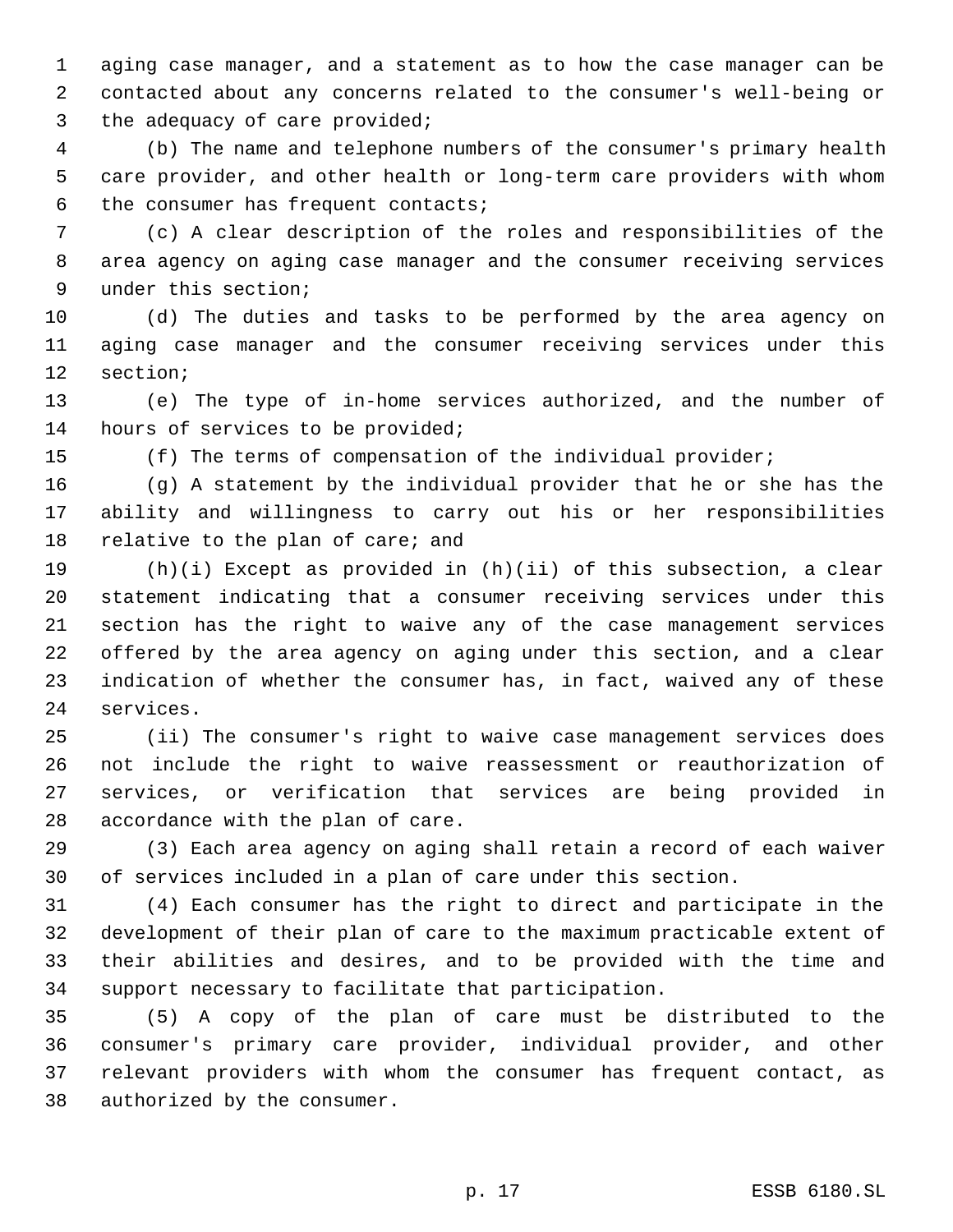(6) The consumer's plan of care shall be an attachment to the contract between the department, or their designee, and the individual provider.

 (7) If the department or area agency on aging case manager finds that an individual provider's inadequate performance or inability to deliver quality care is jeopardizing the health, safety, or well-being of a consumer receiving service under this section, the department or the area agency on aging may take action to terminate the contract between the department and the individual provider. If the department or the area agency on aging has a reasonable, good faith belief that the health, safety, or well-being of a consumer is in imminent jeopardy, the department or area agency on aging may summarily suspend the contract pending a fair hearing. The consumer may request a fair hearing to contest the planned action of the case manager, as provided in chapter 34.05 RCW. When the department or area agency on aging terminates or summarily suspends a contract under this subsection, it must provide oral and written notice of the action taken to the authority. The department may by rule adopt guidelines for implementing this subsection.

 (8) The department or area agency on aging may reject a request by a consumer receiving services under this section to have a family member or other person serve as his or her individual provider if the case manager has a reasonable, good faith belief that the family member or other person will be unable to appropriately meet the care needs of the consumer. The consumer may request a fair hearing to contest the decision of the case manager, as provided in chapter 34.05 RCW. The department may by rule adopt guidelines for implementing this subsection.

 **Sec. 9.** RCW 74.39A.260 and 2002 c 3 s 5 are each amended to read as follows:

 The department must perform criminal background checks for individual providers and prospective individual providers and ensure that the authority has ready access to any long-term care abuse and 34 neglect registry used by the department. Individual providers who are hired after January 1, 2012, are subject to background checks under RCW 74.39A.055.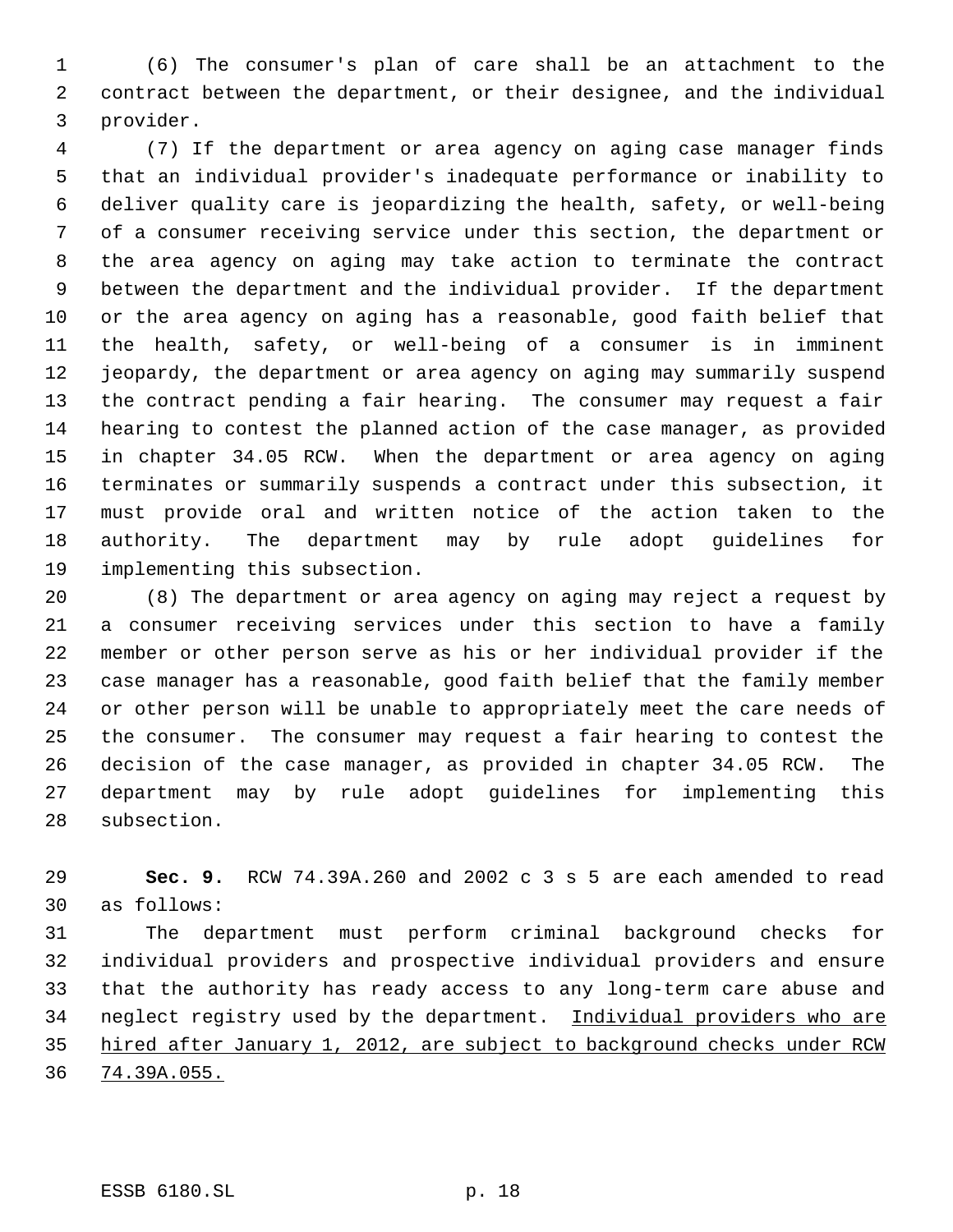**Sec. 10.** RCW 74.39A.073 and 2009 c 2 s 5 (Initiative Measure No. 1029) are each amended to read as follows:

 (1) Effective January 1, ((2010)) 2011, except as provided in RCW 18.88B.040, all persons employed as long-term care workers for the elderly or persons with disabilities must meet the minimum training requirements in this section within one hundred twenty calendar days of employment.

 (2) All persons employed as long-term care workers must obtain seventy-five hours of entry-level training approved by the department. A long-term care worker must accomplish five of these seventy-five hours before becoming eligible to provide care.

 (3) Training required by subsection (4)(c) of this section will be applied towards training required under RCW 18.20.270 or 70.128.230 as well as any statutory or regulatory training requirements for long-term care workers employed by supportive living providers.

 (4) Only training curriculum approved by the department may be used to fulfill the training requirements specified in this section. The seventy-five hours of entry-level training required shall be as follows:

 (a) Before a long-term care worker is eligible to provide care, he or she must complete two hours of orientation training regarding his or her role as caregiver and the applicable terms of employment;

 (b) Before a long-term care worker is eligible to provide care, he or she must complete three hours of safety training, including basic safety precautions, emergency procedures, and infection control; and

 (c) All long-term care workers must complete seventy hours of long-term care basic training, including training related to core competencies and population specific competencies.

(5) The department shall only approve training curriculum that:

 (a) Has been developed with input from consumer and worker representatives; and

 (b) Requires comprehensive instruction by qualified instructors on the competencies and training topics in this section.

 (6) Individual providers under RCW 74.39A.270 shall be compensated for training time required by this section.

 (7) The department of health shall adopt rules by August 1, ((2009)) 2010, to implement subsections (1), (2), and (3) of this section.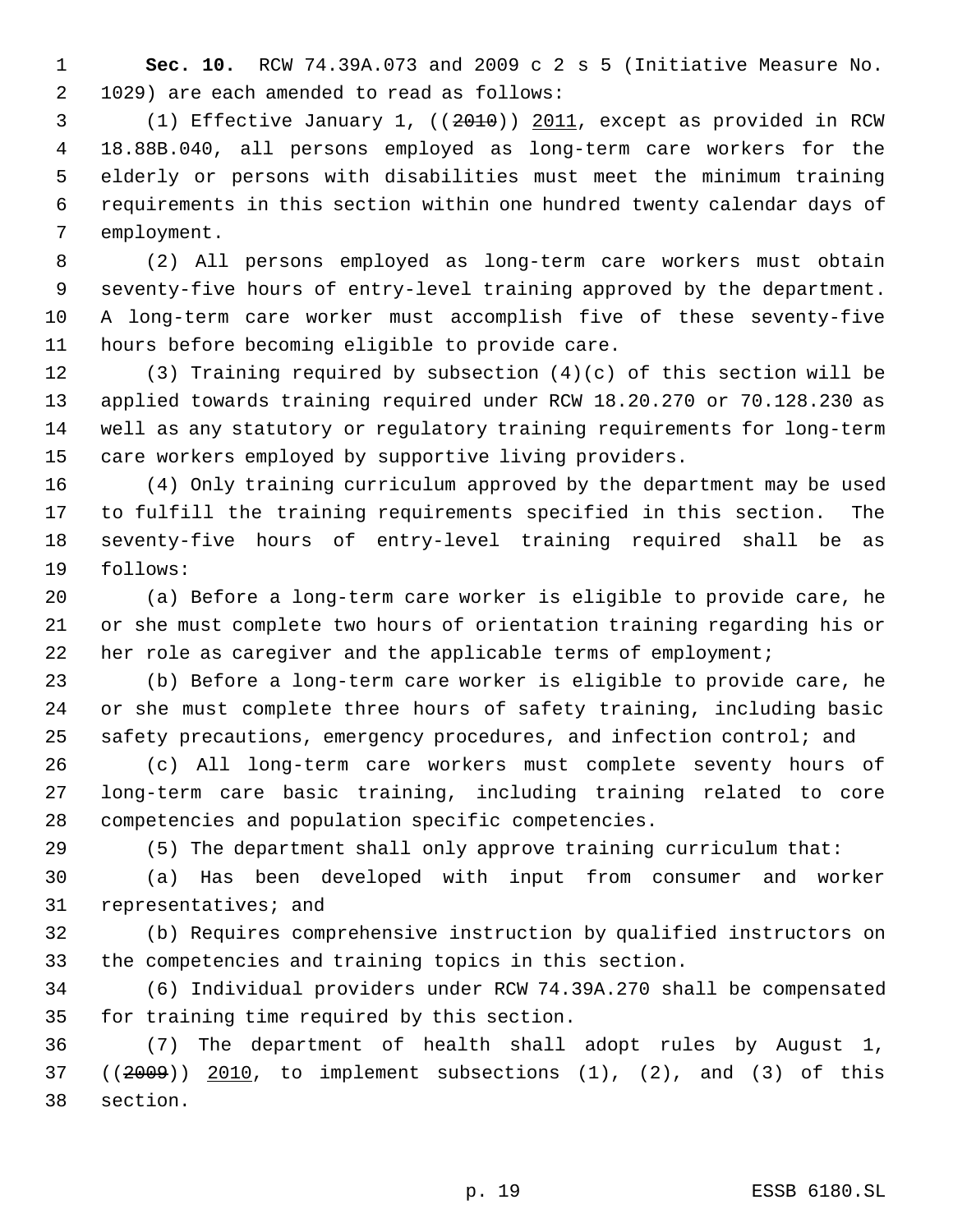(8) The department shall adopt rules by August 1, ((2009)) 2010, to implement subsections (4) and (5) of this section.

 **Sec. 11.** RCW 74.39A.075 and 2009 c 2 s 8 (Initiative Measure No. 1029) are each amended to read as follows:

 (1) Effective January 1, ((2010)) 2011, a biological, step, or adoptive parent who is the individual provider only for his or her developmentally disabled son or daughter must receive twelve hours of training relevant to the needs of adults with developmental disabilities within the first one hundred twenty days of becoming an individual provider.

 (2) Effective January 1, ((2010)) 2011, individual providers identified in (a) and (b) of this subsection must complete thirty-five hours of training within the first one hundred twenty days of becoming an individual provider. Five of the thirty-five hours must be completed before becoming eligible to provide care. Two of these five hours shall be devoted to an orientation training regarding an individual provider's role as caregiver and the applicable terms of employment, and three hours shall be devoted to safety training, including basic safety precautions, emergency procedures, and infection control. Individual providers subject to this requirement include:

 (a) An individual provider caring only for his or her biological, step, or adoptive child or parent unless covered by subsection (1) of this section; and

 (b) Before January 1, 2014, a person hired as an individual provider who provides twenty hours or less of care for one person in any calendar month.

 (3) Only training curriculum approved by the department may be used to fulfill the training requirements specified in this section. The department shall only approve training curriculum that:

 (a) Has been developed with input from consumer and worker representatives; and

(b) Requires comprehensive instruction by qualified instructors.

 (4) The department shall adopt rules by August 1, ((2009)) 2010, to implement this section.

 **Sec. 12.** RCW 74.39A.340 and 2009 c 2 s 9 (Initiative Measure No. 1029) are each amended to read as follows: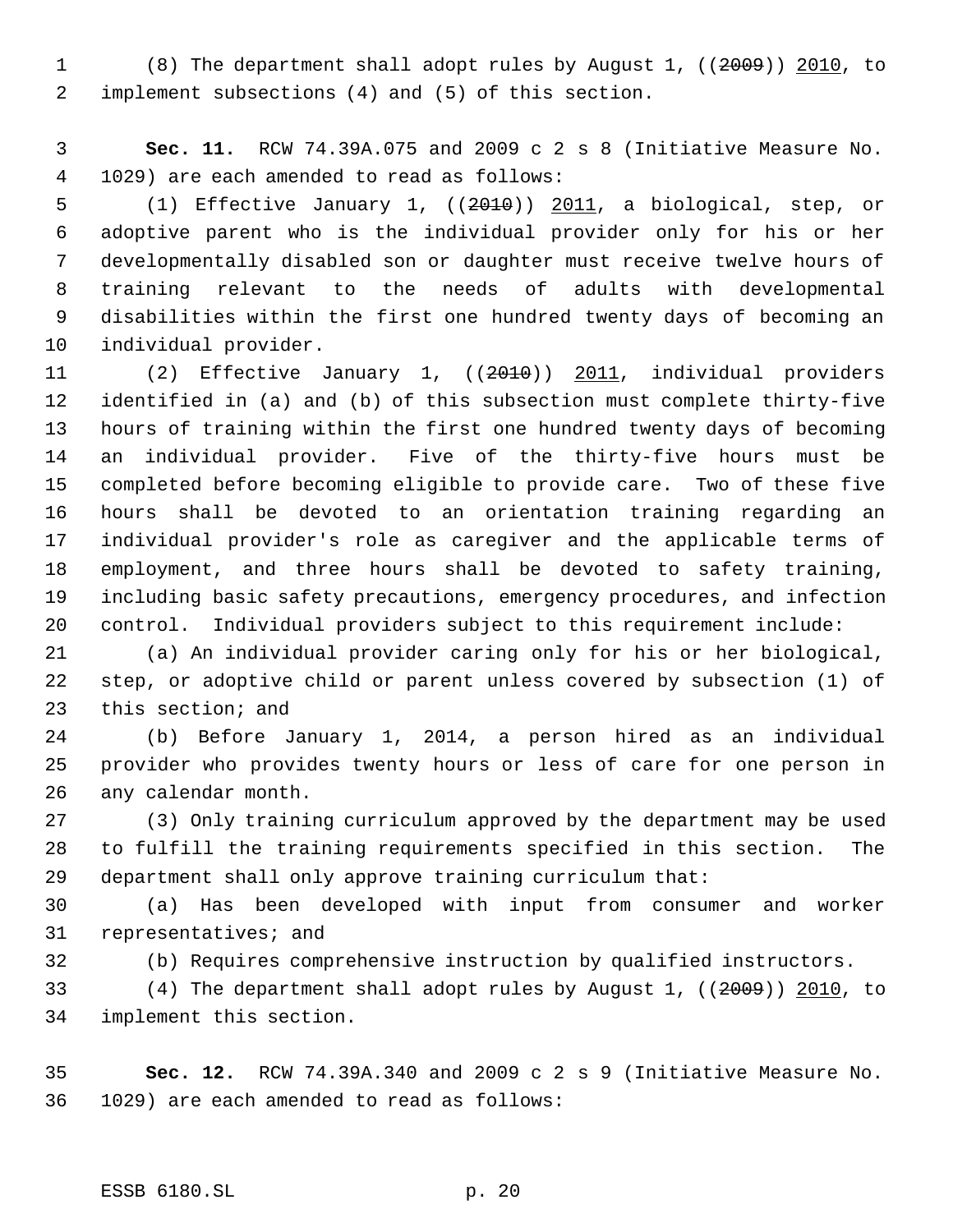(1) The department of health shall ensure that all long-term care workers shall complete twelve hours of continuing education training in advanced training topics each year. This requirement applies beginning 4 on ((January)) July 1, ((2010)) 2011.

 (2) Completion of continuing education as required in this section is a prerequisite to maintaining home care aide certification under chapter 2, Laws of 2009.

 (3) Unless voluntarily certified as a home care aide under chapter 2, Laws of 2009, subsection (1) of this section does not apply to:

 (a) An individual provider caring only for his or her biological, step, or adoptive child; and

 (b) Before June 30, 2014, a person hired as an individual provider who provides twenty hours or less of care for one person in any calendar month.

 (4) Only training curriculum approved by the department may be used to fulfill the training requirements specified in this section. The department shall only approve training curriculum that:

 (a) Has been developed with input from consumer and worker representatives; and

(b) Requires comprehensive instruction by qualified instructors.

 (5) Individual providers under RCW 74.39A.270 shall be compensated for training time required by this section.

 (6) The department of health shall adopt rules by August 1, ((2009)) 2010, to implement subsections (1), (2), and (3) of this section.

 (7) The department shall adopt rules by August 1, ((2009)) 2010, to implement subsection (4) of this section.

 **Sec. 13.** RCW 74.39A.350 and 2009 c 2 s 10 (Initiative Measure No. 1029) are each amended to read as follows:

 The department shall offer, directly or through contract, training opportunities sufficient for a long-term care worker to accumulate seventy hours of training within a reasonable time period. For individual providers represented by an exclusive bargaining representative under RCW 74.39A.270, the training opportunities shall be offered through the training partnership established under RCW 74.39A.360. Training topics shall include, but are not limited to: Client rights; personal care; mental illness; dementia; developmental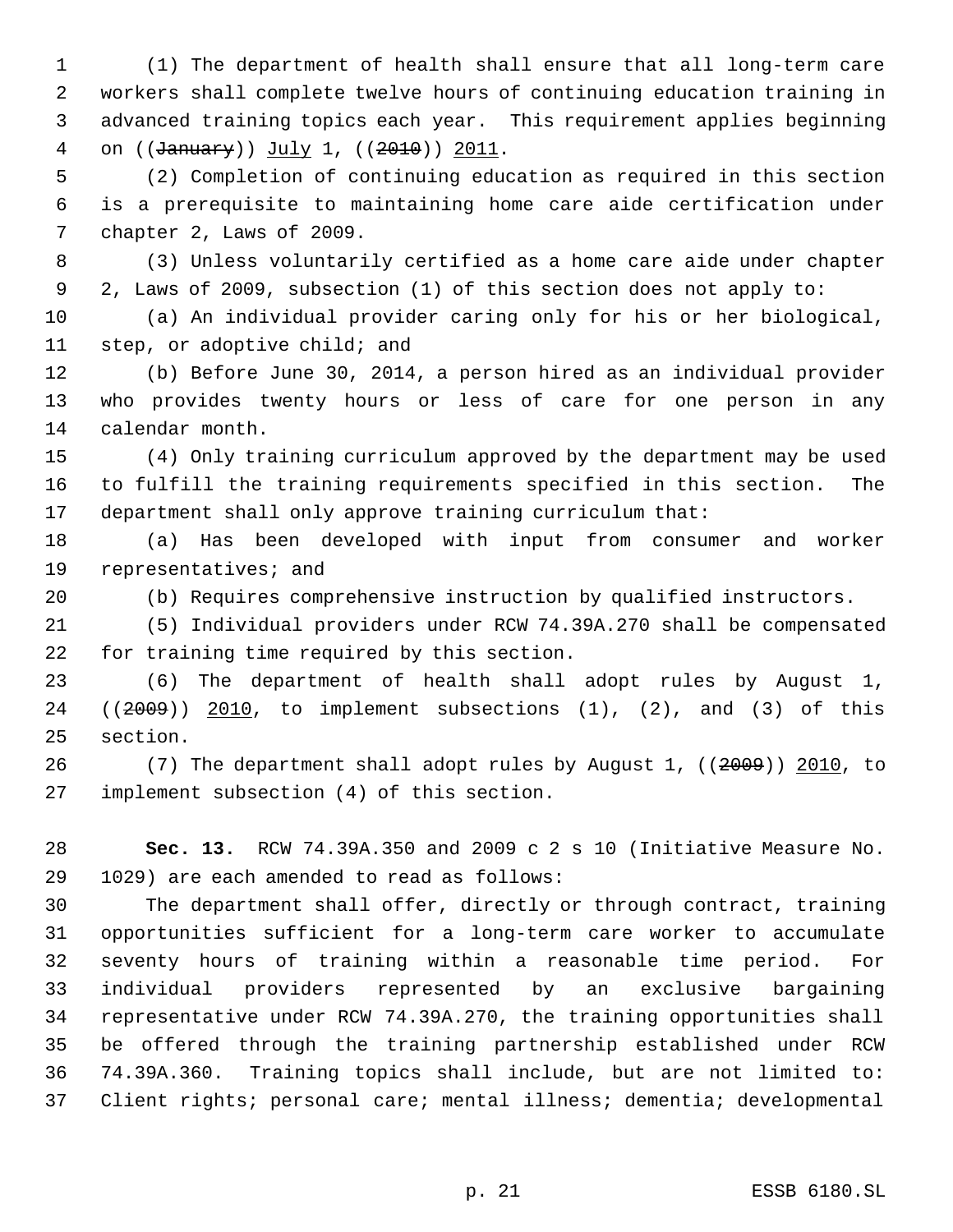disabilities; depression; medication assistance; advanced communication skills; positive client behavior support; developing or improving client-centered activities; dealing with wandering or aggressive client behaviors; medical conditions; nurse delegation core training; peer mentor training; and advocacy for quality care training. The department may not require long-term care workers to obtain the training described in this section. This requirement to offer advanced 8 training applies beginning January 1, ((2011)) 2012.

 **Sec. 14.** RCW 74.39A.085 and 2009 c 2 s 12 (Initiative Measure No. 1029) are each amended to read as follows:

 (1) The department shall deny payment to any individual provider of home care services who has not been certified by the department of health as a home care aide as required under chapter 2, Laws of 2009 or, if exempted from certification by RCW 18.88B.040, has not completed his or her required training pursuant to chapter 2, Laws of 2009.

 (2) The department may terminate the contract of any individual provider of home care services, or take any other enforcement measure deemed appropriate by the department if the individual provider's certification is revoked under chapter 2, Laws of 2009 or, if exempted from certification by RCW 18.88B.040, has not completed his or her required training pursuant to chapter 2, Laws of 2009.

 (3) The department shall take appropriate enforcement action related to the contract of a private agency or facility licensed by the state, to provide personal care services, other than an individual provider, who knowingly employs a long-term care worker who is not a certified home care aide as required under chapter 2, Laws of 2009 or, if exempted from certification by RCW 18.88B.040, has not completed his or her required training pursuant to chapter 2, Laws of 2009.

 (4) Chapter 34.05 RCW shall govern actions by the department under this section.

 (5) The department shall adopt rules by August 1, ((2009)) 2010, to implement this section.

 **Sec. 15.** RCW 18.88B.040 and 2009 c 2 s 7 (Initiative Measure No. 1029) are each amended to read as follows:

 The following long-term care workers are not required to become a certified home care aide pursuant to this chapter.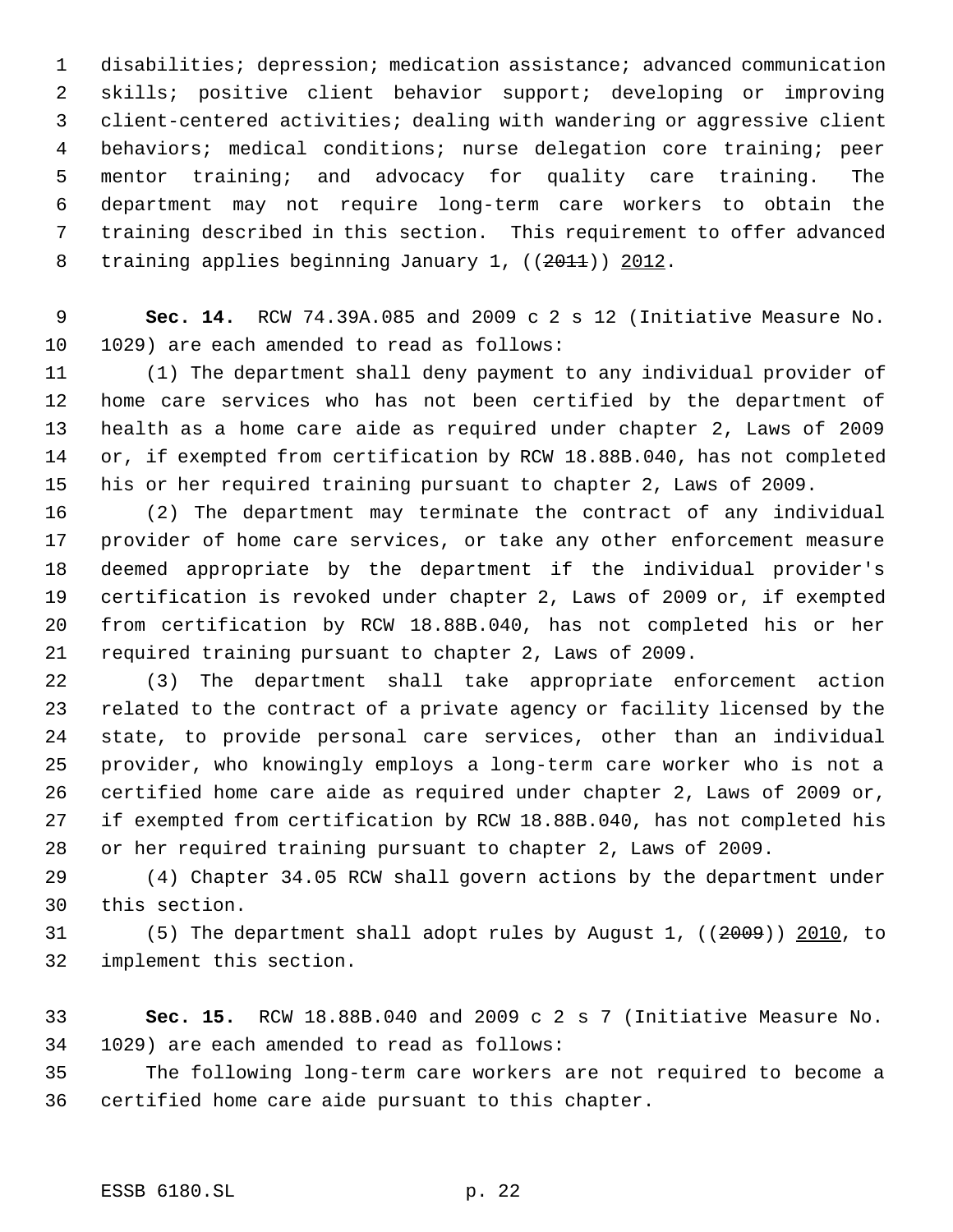(1) Registered nurses, licensed practical nurses, certified nursing assistants, medicare-certified home health aides, or other persons who hold a similar health credential, as determined by the secretary of health, or persons with special education training and an endorsement granted by the superintendent of public instruction, as described in RCW 28A.300.010, if the secretary of health determines that the circumstances do not require certification. Individuals exempted by this subsection may obtain certification as a home care aide from the department of health without fulfilling the training requirements in RCW 74.39A.073 but must successfully complete a certification examination pursuant to RCW 18.88B.030.

 (2) A person already employed as a long-term care worker prior to 13 January 1, ((2010)) 2011, who completes all of his or her training requirements in effect as of the date he or she was hired, is not required to obtain certification. Individuals exempted by this subsection may obtain certification as a home care aide from the department of health without fulfilling the training requirements in RCW 74.39A.073 but must successfully complete a certification examination pursuant to RCW 18.88B.030.

 (3) All long-term care workers employed by supported living providers are not required to obtain certification under this chapter.

 (4) An individual provider caring only for his or her biological, step, or adoptive child or parent is not required to obtain certification under this chapter.

 (5) Prior to June 30, 2014, a person hired as an individual provider who provides twenty hours or less of care for one person in any calendar month is not required to obtain certification under this chapter.

 (6) A long-term care worker exempted by this section from the training requirements contained in RCW 74.39A.073 may not be prohibited from enrolling in training pursuant to that section.

 (7) The department of health shall adopt rules by August 1, ((2009)) 2010, to implement this section.

 **Sec. 16.** RCW 18.88A.115 and 2009 c 2 s 11 (Initiative Measure No. 1029) are each amended to read as follows:

 By August 1, ((2009)) 2010, the department of health shall develop, in consultation with the nursing care quality assurance commission and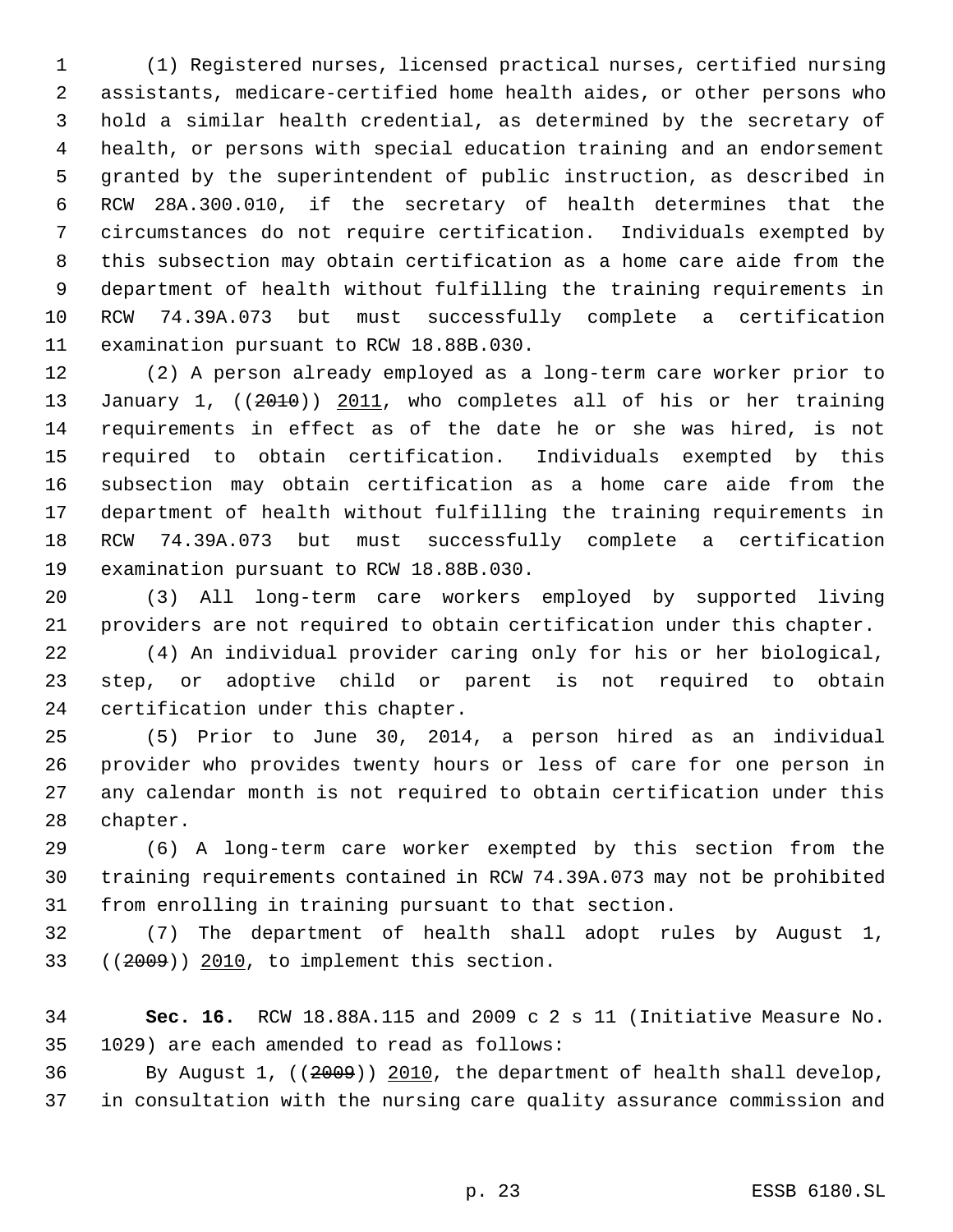consumer and worker representatives, rules permitting reciprocity to the maximum extent possible under federal law between home care aide certification and nursing assistant certification.

 **Sec. 17.** RCW 18.88B.050 and 2009 c 2 s 13 (Initiative Measure No. 1029) are each amended to read as follows:

 (1) The uniform disciplinary act, chapter 18.130 RCW, governs uncertified practice, issuance of certificates, and the discipline of persons with certificates under this chapter. The secretary of health shall be the disciplinary authority under this chapter.

 (2) The secretary of health may take action to immediately suspend the certification of a long-term care worker upon finding that conduct of the long-term care worker has caused or presents an imminent threat of harm to a functionally disabled person in his or her care.

 (3) If the secretary of health imposes suspension or conditions for continuation of certification, the suspension or conditions for continuation are effective immediately upon notice and shall continue in effect pending the outcome of any hearing.

 (4) The department of health shall take appropriate enforcement action related to the licensure of a private agency or facility licensed by the state, to provide personal care services, other than an individual provider, who knowingly employs a long-term care worker who is not a certified home care aide as required under this chapter or, if exempted from certification by RCW 18.88B.040, has not completed his or her required training pursuant to this chapter.

 (5) Chapter 34.05 RCW shall govern actions by the department of health under this section.

 (6) The department of health shall adopt rules by August 1, 28 ((2009)) 2010, to implement this section.

 **Sec. 18.** RCW 18.88B.020 and 2009 c 2 s 4 (Initiative Measure No. 1029) are each amended to read as follows:

 (1) Effective January 1, ((2010)) 2011, except as provided in RCW 18.88B.040, the department of health shall require that any person hired as a long-term care worker for the elderly or persons with disabilities must be certified as a home care aide within one hundred fifty days from the date of being hired.